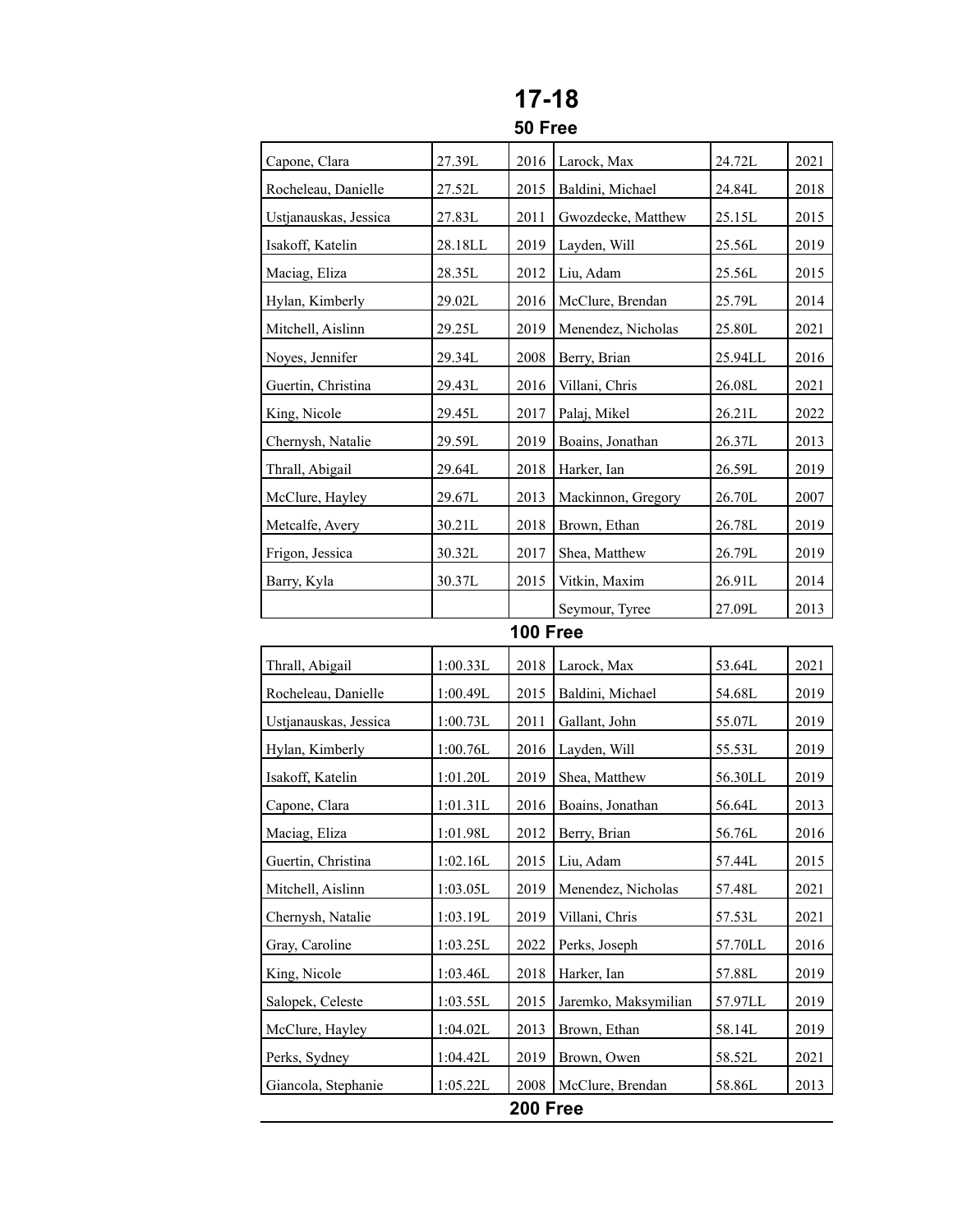| Thrall, Abigail       | 2:09.46L | 2018            | Gallant, John        | 1:54.56LL | 2019     |
|-----------------------|----------|-----------------|----------------------|-----------|----------|
| Isakoff, Katelin      | 2:09.47L | 2019            | Perks, Charles       | 1:54.85L  | 2021     |
| Hylan, Kimberly       | 2:09.90L | 2016            | Larock, Max          | 1:58.28L  | 2021     |
| Rocheleau, Danielle   | 2:10.42L | 2015            | Brown, Kyle          | 2:00.10L  | 2020     |
| Ustjanauskas, Jessica | 2:11.99L | 2011            | Baldini, Michael     | 2:02.67L  | 2018     |
| Maciag, Eliza         | 2:14.02L | 2012            | Boains, Jonathan     | 2:03.59L  | 2013     |
| Chernysh, Natalie     | 2:14.42L | 2019            | Perks, Joseph        | 2:03.85L  | 2016     |
| King, Nicole          | 2:14.93L | 2018            | Palaj, Mikel         | 2:04.47L  | 2022     |
| Bell, Kate            | 2:14.98L | 2019            | Villani, Chris       | 2:05.54L  | 2021     |
| Salopek, Celeste      | 2:15.01L | 2015            | Jaremko, Maksymilian | 2:05.73L  | 2019     |
| Perks, Sydney         | 2:15.11L | 2018            | Brown, Ethan         | 2:06.01L  | 2019     |
| Capone, Clara         | 2:15.21L | 2015            | Layden, Will         | 2:06.43L  | 2019     |
| Guertin, Christina    | 2:16.60L | 2015            | Berry, Brian         | 2:06.92L  | 2016     |
| Gray, Caroline        | 2:17.92L | 2021            | McClure, Brendan     | 2:07.36LL | 2014     |
| McClure, Hayley       | 2:18.91L | 2013            | Harker, Ian          | 2:08.21L  | 2019     |
| Mitchell, Aislinn     | 2:20.55L | 2019            | Gwozdecke, Matthew   | 2:08.39LL | 2015     |
|                       |          | <b>400 Free</b> |                      |           |          |
| Thrall, Abigail       | 4:30.72L | 2018            | Gallant, John        | 3:57.77L  | 2019     |
| Rocheleau, Danielle   | 4:35.16L | 2015            | Perks, Charles       | 4:01.98L  | 2021     |
| Isakoff, Katelin      | 4:37.31L | 2019            | Brown, Kyle          | 4:08.83L  | 2020     |
| Perks, Sydney         | 4:39.03L | 2018            | Jaremko, Maksymilian | 4:23.53L  | 2019     |
| Hylan, Kimberly       | 4:40.63L | 2016            | Brown, Ethan         | 4:26.24L  | 2019     |
| Maciag, Eliza         | 4:40.72L | 2012            | Boains, Jonathan     | 4:28.51L  | 2013     |
| Chernysh, Natalie     | 4:43.13L | 2019            | Villani, Chris       | 4:28.51L  | 2021     |
| Bell. Kate            | 4:43.67L |                 | $2019$ Layden, Will  | 4:28.59L  | 2019     |
| Guertin, Christina    | 4:46.97L | 2015            | Perks, Joseph        | 4:40.59L  | 2016     |
| King, Nicole          | 4:47.94L | 2017            | Akers, Oliver        | 4:41.27L  | 2021     |
| Gray, Caroline        | 4:48.98L | 2021            | Berry, Brian         | 4:43.47L  | 2016     |
| Surian, Allison       | 4:50.92L | 2015            | Gwozdecke, Matthew   | 4:45.84L  | 2015     |
| Ustjanauskas, Jessica | 4:51.69L | 2011            | Menendez, Nicholas   | 4:50.63L  | 2021     |
| Mitchell, Aislinn     | 4:54.05L | 2019            | Cannone, Nicholas    | 5:01.85L  | 2011     |
| Muchin, Bailey        | 4:54.68L | 2011            | Ortiz, Elijah        | 5:07.67L  | 2017     |
| Capone, Clara         | 4:55.16L | 2015            | Ford, Michael        | 5:11.59L  | 2019     |
|                       |          |                 | Goetjen, Austin      | 5:11.69L  | $2010\,$ |
|                       |          | <b>800 Free</b> |                      |           |          |
| Perks, Sydney         | 9:25.84L | 2019            | Gallant, John        | 8:10.63L  | 2019     |
| Bell, Kate            | 9:37.70L | 2019            | Perks, Charles       | 8:22.21L  | 2021     |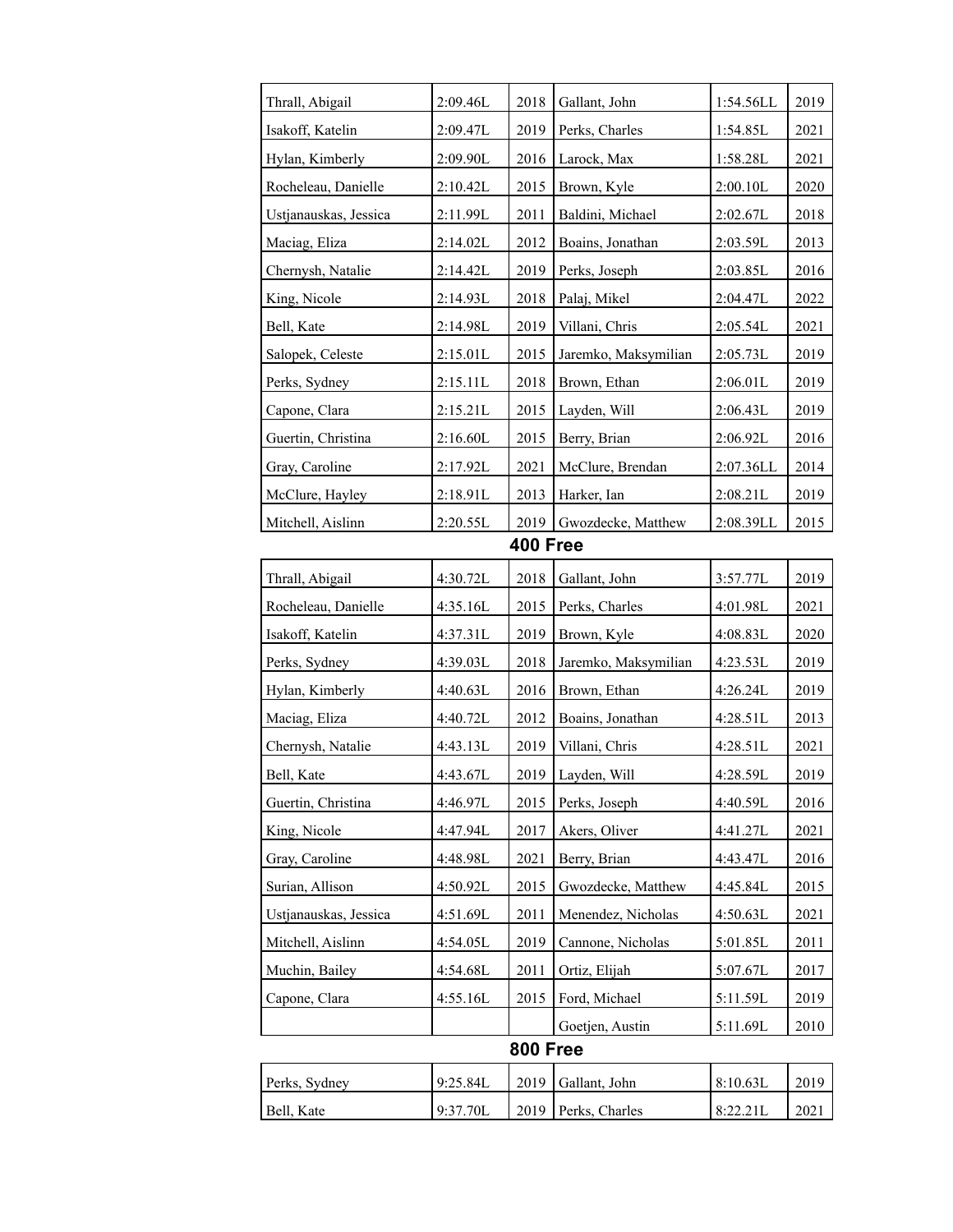| Chernysh, Natalie     | 9:45.13L  | 2019    | Brown, Ethan          | 9:02.05L  | 2019 |  |  |  |  |  |
|-----------------------|-----------|---------|-----------------------|-----------|------|--|--|--|--|--|
| Thrall, Abigail       | 9:45.36L  | 2018    | Jaremko, Maksymilian  | 9:02.76L  | 2019 |  |  |  |  |  |
| Maciag, Eliza         | 9:54.96L  | 2012    | Cannone, Nicholas     | 10:12.28L | 2011 |  |  |  |  |  |
| Guertin, Christina    | 10:02.11L | 2016    | Rinald, John          | 10:28.72L | 2015 |  |  |  |  |  |
| Isakoff, Katelin      | 10:07.78L | 2018    |                       |           |      |  |  |  |  |  |
| Cowan de Wolf, Ella   | 10:09.03L | 2015    |                       |           |      |  |  |  |  |  |
| Rocheleau, Danielle   | 10:10.36L | 2015    |                       |           |      |  |  |  |  |  |
| King, Nicole          | 10:19.01L | 2017    |                       |           |      |  |  |  |  |  |
| Giancola, Stephanie   | 10:24.30L | 2008    |                       |           |      |  |  |  |  |  |
| Muchin, Bailey        | 10:38.05L | 2011    |                       |           |      |  |  |  |  |  |
| Barry, Kyla           | 11:03.67L | 2015    |                       |           |      |  |  |  |  |  |
| Devoe, Allysa         | 11:07.12L | 2009    |                       |           |      |  |  |  |  |  |
| <b>1500 Free</b>      |           |         |                       |           |      |  |  |  |  |  |
| Bell, Kate            | 18:37.29L | 2019    | Gallant, John         | 15:39.74L | 2019 |  |  |  |  |  |
| Maciag, Eliza         | 18:40.57L | 2012    | Perks, Charles        | 15:58.95L | 2021 |  |  |  |  |  |
| Chernysh, Natalie     | 18:48.52L | 2019    | Jaremko, Maksymilian  | 17:08.47L | 2019 |  |  |  |  |  |
| Rocheleau, Danielle   | 18:54.68L | 2015    | Akers, Oliver         | 18:37.93L | 2021 |  |  |  |  |  |
| Ustjanauskas, Jessica | 19:11.83L | 2011    | Perks, Joseph         | 18:43.61L | 2015 |  |  |  |  |  |
| Guertin, Christina    | 19:15.78L | 2015    | Cannone, Nicholas     | 19:33.80L | 2011 |  |  |  |  |  |
| Cowan de Wolf, Ella   | 19:29.52L | 2015    |                       |           |      |  |  |  |  |  |
| Giancola, Stephanie   | 19:48.67L | 2008    |                       |           |      |  |  |  |  |  |
|                       |           |         | 2000 Free- Open Water |           |      |  |  |  |  |  |
| Thrall, Abigail       | 28:06.82L | 2018    |                       |           |      |  |  |  |  |  |
| Isakoff, Katelin      | 28:17.08L | 2018    |                       |           |      |  |  |  |  |  |
|                       |           | 50 Back |                       |           |      |  |  |  |  |  |
| Hagberg, Madison      | 31.45L    | 2021    | Layden, Will          | 28.35LL   | 2019 |  |  |  |  |  |
| Perks, Sydney         | 31.78LL   | 2019    | Larock, Max           | 28.37L    | 2021 |  |  |  |  |  |
| Rocheleau, Danielle   | 31.85LL   | 2015    | Perks, Joseph         | 29.55L    | 2016 |  |  |  |  |  |
| Maciag, Eliza         | 32.58L    | 2012    | Berry, Brian          | 30.79L    | 2016 |  |  |  |  |  |
| Hylan, Kimberly       | 32.65LL   | 2016    | McClure, Brendan      | 31.29L    | 2013 |  |  |  |  |  |
| Brown, Kayla          | 32.87L    | 2019    | McGowan, Griffin      | 31.44L    | 2017 |  |  |  |  |  |
| Salopek, Celeste      | 33.02L    | 2015    | Rinald, John          | 32.30L    | 2016 |  |  |  |  |  |
| King, Nicole          | 33.29L    | 2017    |                       |           |      |  |  |  |  |  |
| Metcalfe, Avery       | 33.36LL   | 2018    |                       |           |      |  |  |  |  |  |
| Noyes, Jennifer       | 34.87L    | 2008    |                       |           |      |  |  |  |  |  |
| Guertin, Christina    | 35.14L    | 2016    |                       |           |      |  |  |  |  |  |
| Surian, Allison       | 35.93L    | 2016    |                       |           |      |  |  |  |  |  |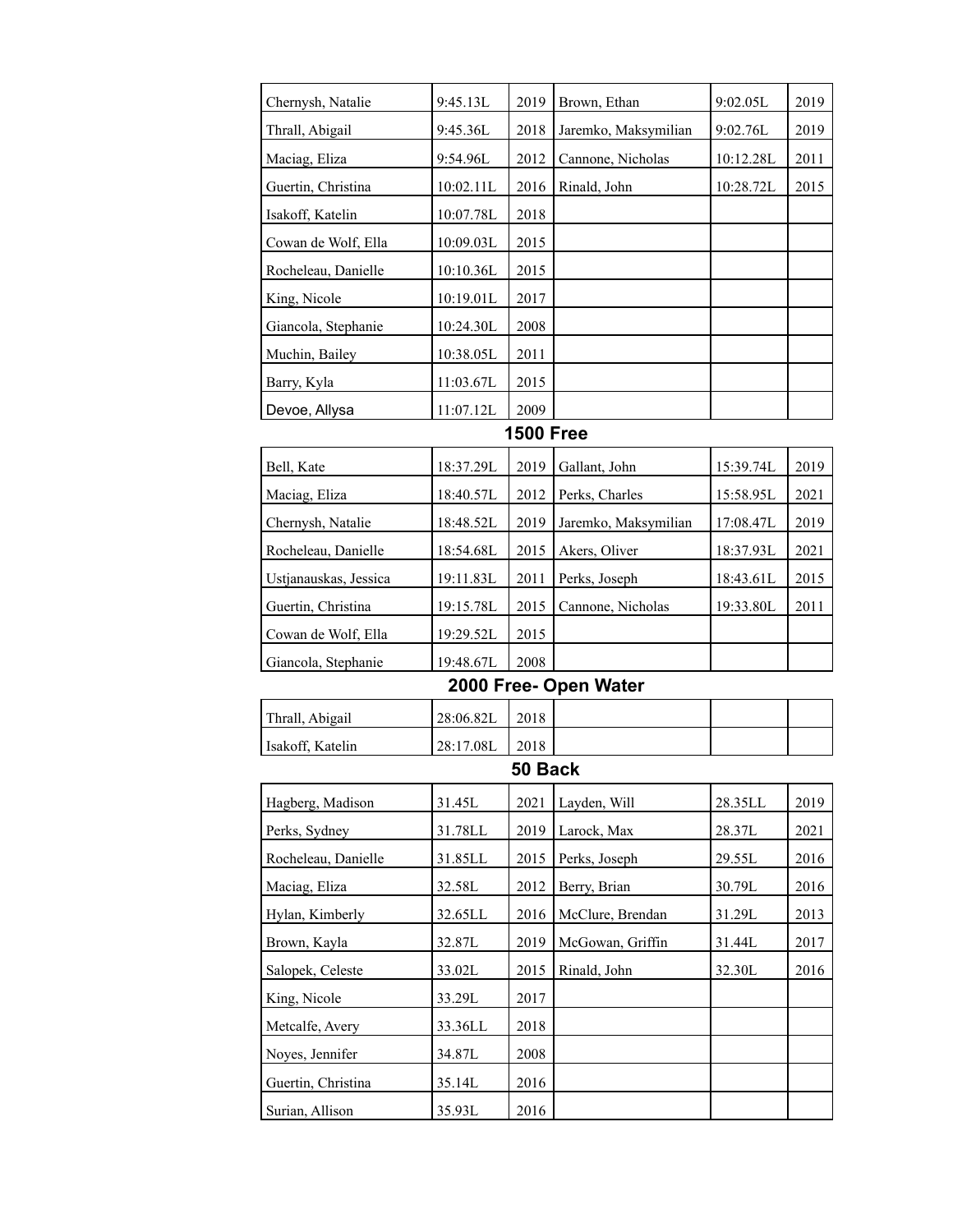| 100 Back              |           |           |                    |           |      |  |  |  |
|-----------------------|-----------|-----------|--------------------|-----------|------|--|--|--|
| Hagberg, Madison      | 1:06.97L  | 2021      | Larock, Max        | 1:01.27L  | 2021 |  |  |  |
| Rocheleau, Danielle   | 1:07.51L  | 2015      | Brown, Ethan       | 1:01.32L  | 2019 |  |  |  |
| Maciag, Eliza         | 1:08.30L  | 2012      | Layden, Will       | 1:01.34LL | 2019 |  |  |  |
| Perks, Sydney         | 1:08.35L  | 2019      | Gallant, John      | 1:02.45L  | 2019 |  |  |  |
| Hylan, Kimberly       | 1:08.52LL | 2016      | Perks, Joseph      | 1:02.85LL | 2016 |  |  |  |
| King, Nicole          | 1:08.66L  | 2018      | McClure, Brendan   | 1:04.30L  | 2013 |  |  |  |
| Ustjanauskas, Jessica | 1:08.72L  | 2012      | Gwozdecke, Matthew | 1:05.85L  | 2015 |  |  |  |
| Benoit, Lucy          | 1:09.19L  | 2022      | Gong, Duo          | 1:05.94L  | 2009 |  |  |  |
| Golic, Sydney         | 1:09.34L  | 2012      | Berry, Brian       | 1:06.01L  | 2016 |  |  |  |
| Salopek, Celeste      | 1:09.48L  | 2015      | Liu, Adam          | 1:06.44L  | 2015 |  |  |  |
| Silverman, Aeva       | 1:11.02L  | 2019      | McGowan, Griffin   | 1:07.43L  | 2017 |  |  |  |
| Metcalfe, Avery       | 1:11.23L  | 2018      | Baldini, Michael   | 1:08.93L  | 2018 |  |  |  |
| Surian, Allison       | 1:12.85L  | 2015      | McLaughlin, Colin  | 1:09.04L  | 2009 |  |  |  |
| Chernysh, Natalie     | 1:13.00L  | 2019      | Brown, Owen        | 1:09.68L  | 2021 |  |  |  |
| Guertin, Christina    | 1:13.25L  | 2015      | Boains, Jonathan   | 1:10.01L  | 2013 |  |  |  |
| McClure, Hayley       | 1:14.38L  | 2013      | Vitkin, Maxim      | 1:10.89L  | 2014 |  |  |  |
|                       |           | 200 Back  |                    |           |      |  |  |  |
| Hagberg, Madison      | 2:22.15L  | 2021      | Gallant, John      | 2:09.06L  | 2019 |  |  |  |
| King, Nicole          | 2:24.44L  | 2018      | Brown, Ethan       | 2:09.31L  | 2019 |  |  |  |
| Rocheleau, Danielle   | 2:25.39L  | 2015      | Layden, Will       | 2:11.62L  | 2019 |  |  |  |
| Hylan, Kimberly       | 2:25.84L  | 2016      | Larock, Max        | 2:15.82L  | 2021 |  |  |  |
| Benoit, Lucy          | 2:26.26L  | 2022      | Perks, Joseph      | 2:18.41L  | 2016 |  |  |  |
| Perks, Sydney         | 2:28.86L  | 2018      | McClure, Brendan   | 2:20.61L  | 2013 |  |  |  |
| Salopek, Celeste      | 2:30.27L  | 2015      | Gong, Duo          | 2:23.64L  | 2009 |  |  |  |
| Golic, Sydney         | 2:31.54L  | 2012      | Berry, Brian       | 2:24.31L  | 2016 |  |  |  |
| Surian, Allison       | 2:32.09L  | 2015      | McGowan, Griffin   | 2:26.76L  | 2017 |  |  |  |
| Maciag, Eliza         | 2:32.24L  | 2012      | Brown, Owen        | 2:28.63L  | 2021 |  |  |  |
| Guertin, Christina    | 2:32.34L  | 2015      | Rinald, John       | 2:33.82L  | 2015 |  |  |  |
| Silverman, Aeva       | 2:32.91L  | 2019      | Boains, Jonathan   | 2:34.91L  | 2013 |  |  |  |
| Ustjanauskas, Jessica | 2:32.96L  | 2012      | Goetjen, Austin    | 2:53.06L  | 2010 |  |  |  |
| Metcalfe, Avery       | 2:34.46L  | 2018      | Griffin, Zaire     | 2:56.54L  | 2017 |  |  |  |
| Chernysh, Natalie     | 2:35.19L  | 2019      | Foyer, Andrew      | 2:58.96L  | 2017 |  |  |  |
| Gray, Caroline        | 2:35.20L  | 2022      | Bernard, Michael   | 3:03.88L  | 2015 |  |  |  |
|                       |           | 50 Breast |                    |           |      |  |  |  |
| Thrall, Abigail       | 36.38L    | 2018      | Baldini, Michael   | 30.85L    | 2019 |  |  |  |
|                       |           |           | Rinald, John       | 32.12L    | 2016 |  |  |  |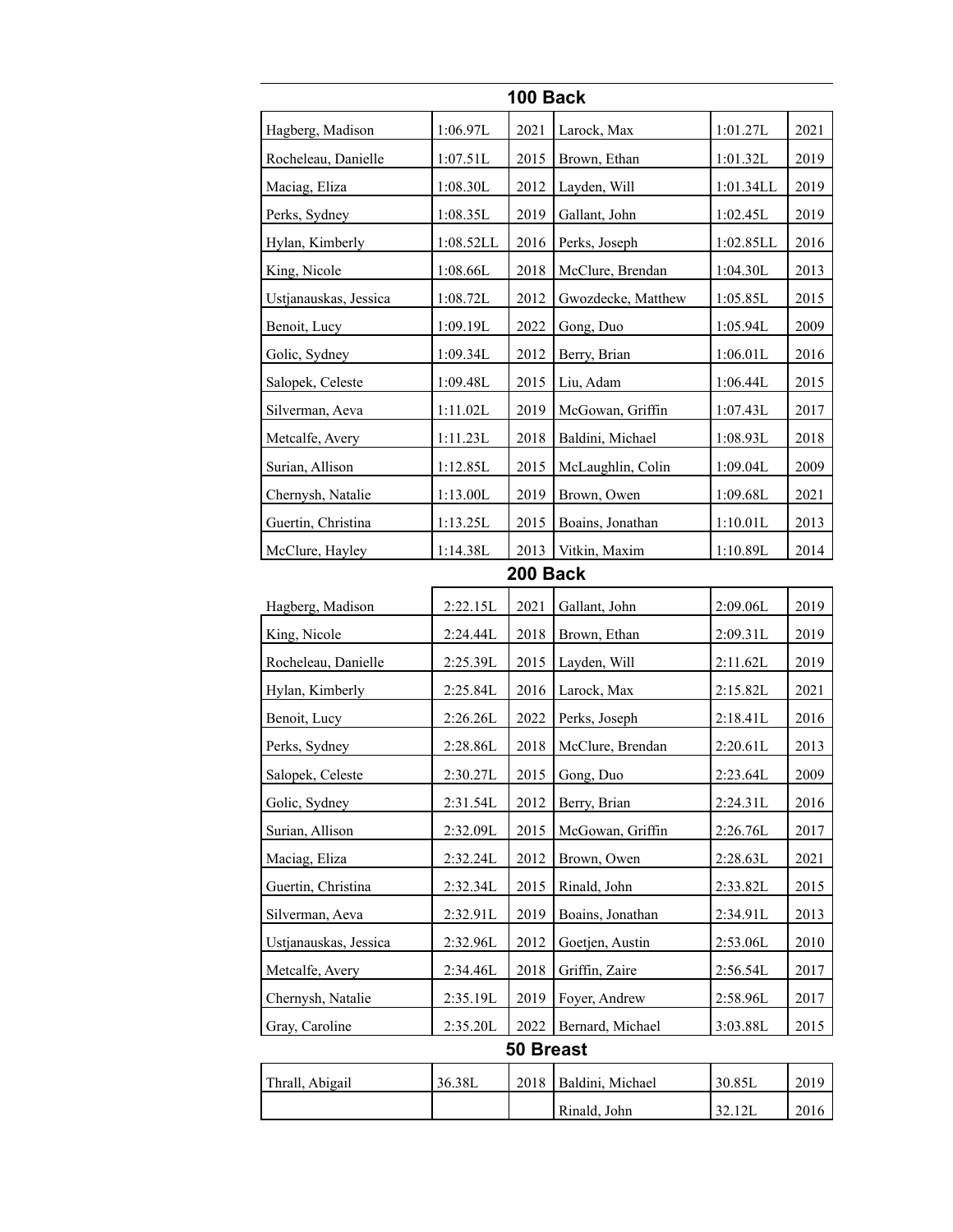|                   |          |               | Litwinczyk, William | 33.30L   | 2015 |  |  |  |  |
|-------------------|----------|---------------|---------------------|----------|------|--|--|--|--|
|                   |          |               | Amell, James        | 35.45L   | 2019 |  |  |  |  |
| 100 Breast        |          |               |                     |          |      |  |  |  |  |
| Golic, Sydney     | 1:19.57L | 2012          | Baldini, Michael    | 1:08.03L | 2019 |  |  |  |  |
| Chow, Marissa     | 1:19.76L | 2020          | Rinald, John        | 1:11.22L | 2016 |  |  |  |  |
| Benoit, Lucy      | 1:20.95L | 2022          | Litwinczyk, William | 1:12.53L | 2015 |  |  |  |  |
| Thrall, Abigail   | 1:21.24L | 2018          | McLaughlin, Colin   | 1:14.83L | 2009 |  |  |  |  |
| Muchin, Bailey    | 1:23.36L | 2011          | Ugrak, Maksym       | 1:15.37L | 2018 |  |  |  |  |
| Capone, Clara     | 1:27.63L | 2015          | Amell, James        | 1:15.76L | 2019 |  |  |  |  |
| O'Leary, Jennifer | 1:27.86L | 2009          | Bonee, John         | 1:17.76L | 2019 |  |  |  |  |
| Edgren, Bailey    | 1:28.11L | 2018          | Gallant, John       | 1:18.03L | 2018 |  |  |  |  |
| THOMSON, EMMA     | 1:28.84L | 2010          | Harker, Ian         | 1:18.29L | 2019 |  |  |  |  |
| Gray, Caroline    | 1:28.85L | 2022          | Rath, Spandan       | 1:18.77L | 2016 |  |  |  |  |
| Mitchell, Aislinn | 1:28.91L | 2019          | Flores, Julian      | 1:19.36L | 2019 |  |  |  |  |
| Barry, Kyla       | 1:31.89L | 2015          | Guertin, Nicholas   | 1:19.42L | 2012 |  |  |  |  |
| Silverman, Aeva   | 1:35.79L | 2019          | Allo, Michael       | 1:19.57L | 2017 |  |  |  |  |
| D'Amato, Carla    | 1:36.26L | 2021          | Cannone, Nicholas   | 1:20.69L | 2011 |  |  |  |  |
| Wynn, Brigid      | 1:37.36L | 2013          | Scheirey, Scott     | 1:20.83L | 2012 |  |  |  |  |
| Yescott, Sophia   | 1:38.75L | 2017          | Shea, Matthew       | 1:20.87L | 2019 |  |  |  |  |
|                   |          | 200 Breast    |                     |          |      |  |  |  |  |
| Thrall, Abigail   | 2:47.99L | 2018          | Gallant, John       | 2:34.78L | 2019 |  |  |  |  |
| Golic, Sydney     | 2:51.49L | 2012          | Rinald, John        | 2:36.07L | 2016 |  |  |  |  |
| Chow, Marissa     | 2:51.52L | 2020          | Baldini, Michael    | 2:42.93L | 2019 |  |  |  |  |
| Benoit, Lucy      | 2:51.93L | 2022          | McLaughlin, Colin   | 2:43.11L | 2009 |  |  |  |  |
| Mitchell, Aislinn | 3:05.82L | 2019          | Litwinczyk, William | 2:44.28L | 2015 |  |  |  |  |
| Edgren, Bailey    | 3:07.52L | 2018          | Amell, James        | 2:46.84L | 2019 |  |  |  |  |
| Thomson, Emma     | 3:12.40L | 2010          | Mackinnon, Gregory  | 2:49.36L | 2007 |  |  |  |  |
| Capone, Clara     | 3:13.11L | 2015          | Allo, Michael       | 2:49.85L | 2017 |  |  |  |  |
| O'Leary, Jennifer | 3:14.62L | 2009          | Bonee, John         | 2:51.78L | 2019 |  |  |  |  |
| Muchin, Bailey    | 3:16.01L | 2011          | Cannone, Nicholas   | 2:54.63L | 2011 |  |  |  |  |
| Barry, Kyla       | 3:22.50L | 2016          | Ugrak, Maksym       | 2:55.11L | 2019 |  |  |  |  |
| Badzioch, Amelia  | 3:32.92L | 2021          | Brown, Ethan        | 2:56.63L | 2019 |  |  |  |  |
| Yescott, Sophia   | 3:38.83L | 2017          | Harker, Ian         | 2:57.93L | 2019 |  |  |  |  |
| Apuzzo, Victoria  | 3:41.35L | 2016          | Berry, Brian        | 2:58.04L | 2016 |  |  |  |  |
| DeMarest, Chelsea | 3:48.19L | 2019          | Flores, Julian      | 3:03.75L | 2019 |  |  |  |  |
|                   |          |               | Pawlos, Nicolas     | 3:06.72L | 2022 |  |  |  |  |
|                   |          | <b>50 Fly</b> |                     |          |      |  |  |  |  |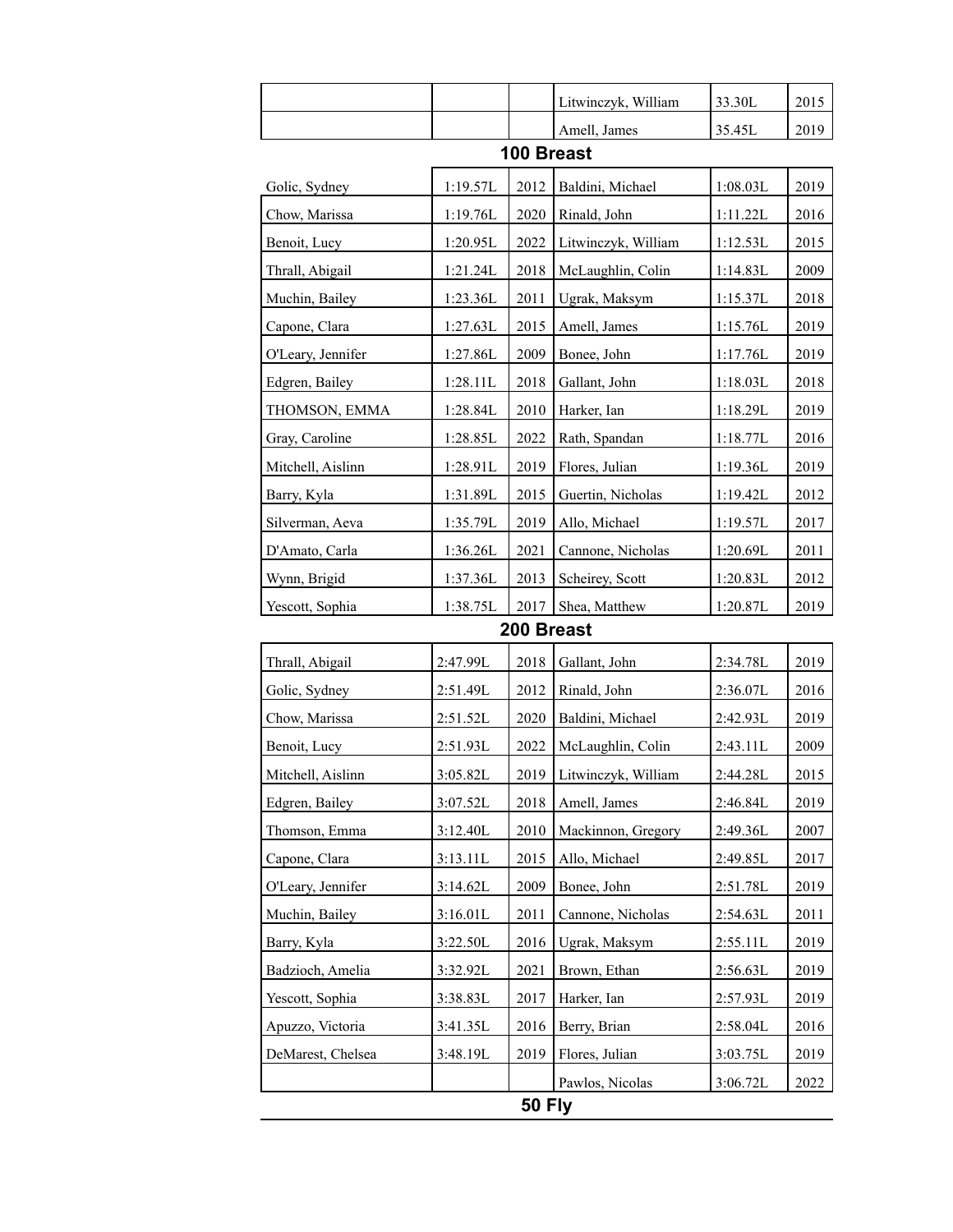| Mitchell, Aislinn     | 28.18L   | 2019           | Baldini, Michael     | 26.45L   | 2019 |
|-----------------------|----------|----------------|----------------------|----------|------|
| Isakoff, Katelin      | 30.07L   | 2019           | Perks, Charles       | 26.60L   | 2021 |
| Brown, Kayla          | 30.68L   | 2019           | Villani, Chris       | 27.41L   | 2021 |
| Bell, Kate            | 31.67L   | 2019           | Perks, Joseph        | 27.98L   | 2016 |
|                       |          |                | Scheirey, Scott      | 28.23L   | 2012 |
|                       |          |                | Berry, Brian         | 28.51L   | 2016 |
|                       |          |                | McGowan, Griffin     | 29.58L   | 2017 |
|                       |          | <b>100 Fly</b> |                      |          |      |
| Mitchell, Aislinn     | 1:04.10L | 2019           | Baldini, Michael     | 57.37L   | 2019 |
| Ustjanauskas, Jessica | 1:05.33L | 2011           | Perks, Charles       | 58.22L   | 2021 |
| Isakoff, Katelin      | 1:06.02L | 2019           | Brown, Ethan         | 59.01L   | 2019 |
| Brown, Kayla          | 1:06.90L | 2019           | Gwozdecke, Matthew   | 59.42L   | 2015 |
| Benoit, Lucy          | 1:07.24L | 2022           | Scheirey, Scott      | 1:00.83L | 2012 |
| Hylan, Kimberly       | 1:08.33L | 2016           | Larock, Max          | 1:00.89L | 2021 |
| McClure, Hayley       | 1:08.65L | 2013           | Villani, Chris       | 1:01.21L | 2021 |
| Bell, Kate            | 1:08.69L | 2019           | Gallant, John        | 1:01.41L | 2019 |
| Hagberg, Madison      | 1:09.01L | 2021           | Perks, Joseph        | 1:02.23L | 2016 |
| Perks, Sydney         | 1:09.44L | 2019           | McClure, Brendan     | 1:02.25L | 2014 |
| Mitchell, Quinn       | 1:09.96L | 2015           | Palaj, Mikel         | 1:02.25L | 2022 |
| Thrall, Abigail       | 1:10.48L | 2018           | Boains, Jonathan     | 1:02.35L | 2013 |
| Rocheleau, Danielle   | 1:12.36L | 2015           | Seymour, Tyree       | 1:02.49L | 2013 |
| Silverman, Aeva       | 1:12.60L | 2019           | Harker, Ian          | 1:03.14L | 2019 |
| Woods, Molly          | 1:13.66L | 2009           | Layden, Will         | 1:03.19L | 2020 |
| Mayuri, Gabriela      | 1:14.38L | 2011           | Flores, Julian       | 1:03.51L | 2019 |
|                       |          |                | Jaremko. Maksymilian | 1:03.77L | 2019 |
|                       |          | <b>200 Fly</b> |                      |          |      |
| Isakoff, Katelin      | 2:22.19L | 2019           | Gallant, John        | 2:08.93L | 2018 |
| Ustjanauskas, Jessica | 2:23.43L | 2012           | Brown, Kyle          | 2:14.79L | 2020 |
| Mitchell, Aislinn     | 2:24.34L | 2019           | Brown, Ethan         | 2:16.04L | 2020 |
| Hagberg, Madison      | 2:26.93L | 2021           | Perks, Charles       | 2:17.74L | 2021 |
| Brown, Kayla          | 2:27.39L | 2019           | McClure, Brendan     | 2:19.16L | 2013 |
| Bell, Kate            | 2:29.00L | 2019           | Perks, Joseph        | 2:26.75L | 2015 |
| Thrall, Abigail       | 2:33.48L | 2018           | Akers, Oliver        | 2:35.19L | 2021 |
| Perks, Sydney         | 2:35.02L | 2018           | Ugrak, Maksym        | 2:35.94L | 2018 |
| Mitchell, Quinn       | 2:36.84L | 2015           | McLaughlin, Colin    | 2:36.37L | 2009 |
| McClure, Hayley       | 2:38.67L | 2013           | Harker, Ian          | 2:38.49L | 2019 |
| Hylan, Kimberly       | 2:43.38L | 2016           | Ortiz, Elijah        | 2:48.37L | 2017 |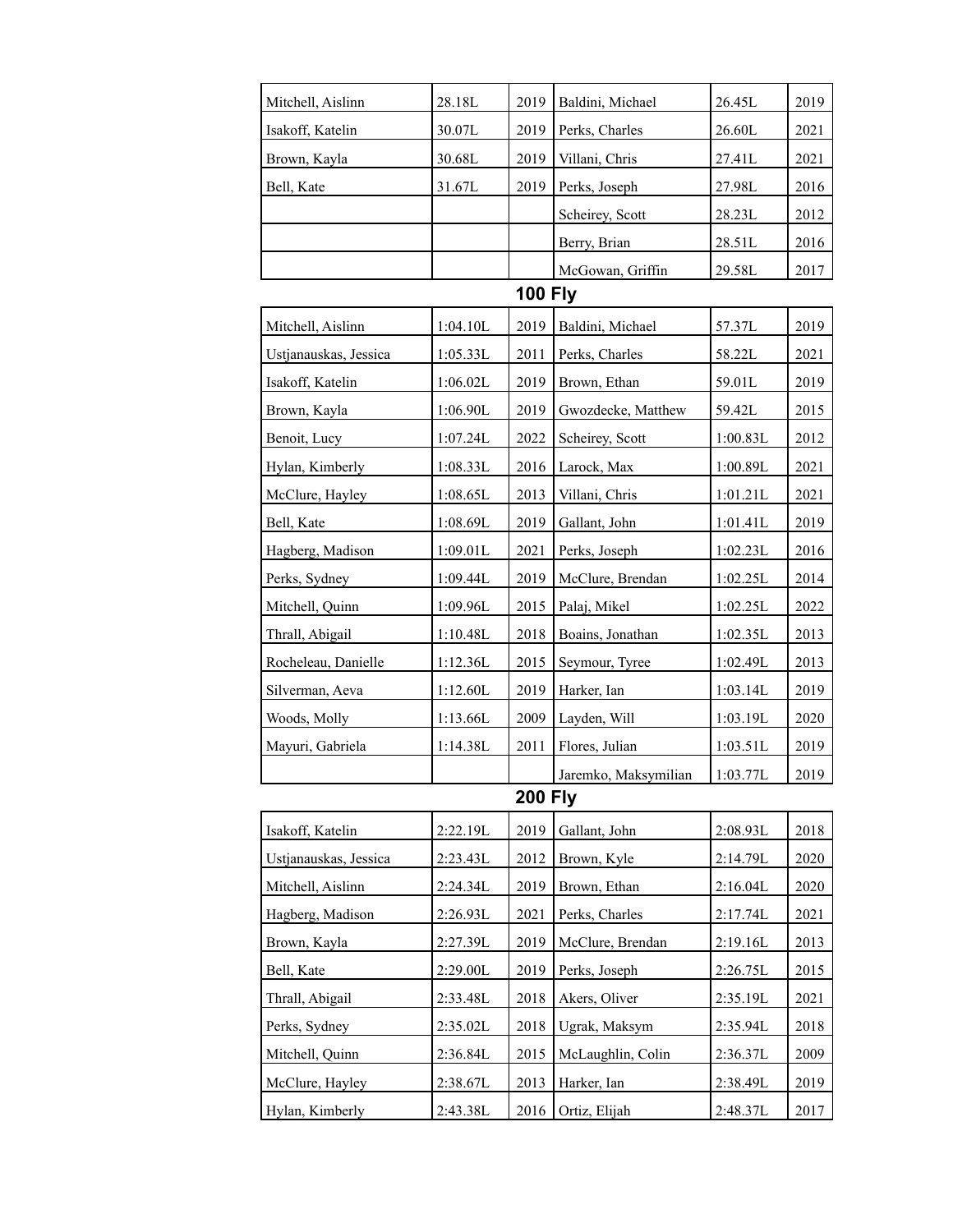| Nordquist, Emma       | 2:45.50L | 2021   | Foyer, Andrew       | 3:03.74L | 2017 |  |  |  |  |  |
|-----------------------|----------|--------|---------------------|----------|------|--|--|--|--|--|
| Mayuri, Gabriela      | 2:50.88L | 2011   |                     |          |      |  |  |  |  |  |
| Giancola, Stephanie   | 2:53.02L | 2008   |                     |          |      |  |  |  |  |  |
| Woods, Molly          | 2:58.68L | 2010   |                     |          |      |  |  |  |  |  |
| 200 IM                |          |        |                     |          |      |  |  |  |  |  |
| Thrall, Abigail       | 2:26.38L | 2018   | Baldini, Michael    | 2:10.39L | 2019 |  |  |  |  |  |
| Mitchell, Aislinn     | 2:27.06L | 2019   | Gallant, John       | 2:10.76L | 2019 |  |  |  |  |  |
| Benoit, Lucy          | 2:29.47L | 2022   | Brown, Kyle         | 2:13.36L | 2020 |  |  |  |  |  |
| Isakoff, Katelin      | 2:30.29L | 2019   | Brown, Ethan        | 2:14.31L | 2019 |  |  |  |  |  |
| Golic, Sydney         | 2:30.60L | 2012   | Boains, Jonathan    | 2:19.54L | 2013 |  |  |  |  |  |
| Hagberg, Madison      | 2:32.61L | 2021   | Layden, Will        | 2:20.80L | 2019 |  |  |  |  |  |
| King, Nicole          | 2:33.31L | 2017   | Rinald, John        | 2:22.66L | 2016 |  |  |  |  |  |
| Rocheleau, Danielle   | 2:35.84L | 2015   | Harker, Ian         | 2:23.93L | 2019 |  |  |  |  |  |
| Capone, Clara         | 2:37.20L | 2016   | McClure, Brendan    | 2:24.43L | 2013 |  |  |  |  |  |
| Silverman, Aeva       | 2:37.95L | 2019   | McLaughlin, Colin   | 2:25.62L | 2009 |  |  |  |  |  |
| Gray, Caroline        | 2:38.79L | 2021   | Perks, Joseph       | 2:26.42L | 2015 |  |  |  |  |  |
| Perks, Sydney         | 2:42.10L | 2018   | Litwinczyk, William | 2:27.45L | 2015 |  |  |  |  |  |
| Muchin, Bailey        | 2:42.46L | 2011   | Berry, Brian        | 2:30.12L | 2016 |  |  |  |  |  |
| Salopek, Celeste      | 2:45.09L | 2015   | Amell, James        | 2:31.11L | 2019 |  |  |  |  |  |
| Giancola, Stephanie   | 2:45.16L | 2008   | Flores, Julian      | 2:32.51L | 2019 |  |  |  |  |  |
| Guertin, Christina    | 2:45.42L | 2015   | Allo, Michael       | 2:32.58L | 2017 |  |  |  |  |  |
|                       |          | 400 IM |                     |          |      |  |  |  |  |  |
| Thrall, Abigail       | 5:08.85L | 2018   | Gallant, John       | 4:30.65L | 2019 |  |  |  |  |  |
| Hagberg, Madison      | 5:13.47L | 2021   | Brown, Ethan        | 4:47.65L | 2019 |  |  |  |  |  |
| Benoit, Lucy          | 5:22.60L |        | $2022$ Harker, Ian  | 5:05.50L | 2019 |  |  |  |  |  |
| Ustjanauskas, Jessica | 5:27.80L | 2011   | Layden, Will        | 5:13.69L | 2019 |  |  |  |  |  |
| Mitchell, Aislinn     | 5:31.18L | 2019   | Rinald, John        | 5:17.61L | 2015 |  |  |  |  |  |
| Gray, Caroline        | 5:31.45L | 2021   | McLaughlin, Colin   | 5:25.45L | 2009 |  |  |  |  |  |
| Rocheleau, Danielle   | 5:35.96L | 2015   | Perks, Joseph       | 5:32.27L | 2015 |  |  |  |  |  |
| Muchin, Bailey        | 5:40.51L | 2011   | Gong, Duo           | 5:45.96L | 2009 |  |  |  |  |  |
| Giancola, Stephanie   | 5:43.44L | 2008   | Bonee, John         | 5:58.51L | 2019 |  |  |  |  |  |
| Capone, Clara         | 5:47.69L | 2015   | Scheirey, Scott     | 6:23.22L | 2011 |  |  |  |  |  |
| Mitchell, Quinn       | 6:00.89L | 2014   |                     |          |      |  |  |  |  |  |
| Salopek, Celeste      | 6:01.03L | 2015   |                     |          |      |  |  |  |  |  |
| Badzioch, Amelia      | 6:17.65L | 2022   |                     |          |      |  |  |  |  |  |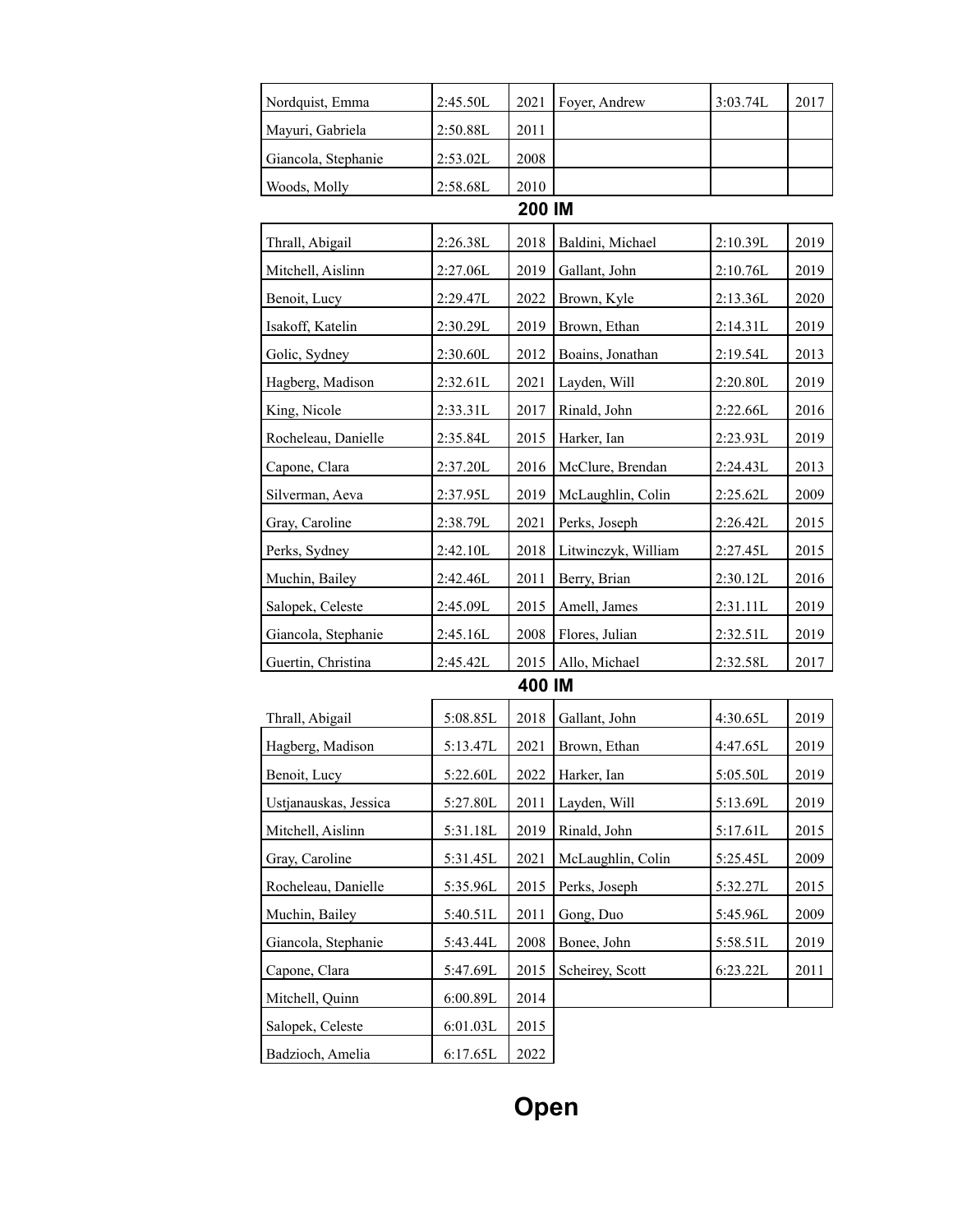| Capone, Clara         | 27.39L   | 2016            | Larock, Max        | 24.72L    | 2021 |
|-----------------------|----------|-----------------|--------------------|-----------|------|
| Rocheleau, Danielle   | 27.52L   | 2015            | Baldini, Michael   | 24.84L    | 2018 |
| Ustjanauskas, Jessica | 27.83L   | 2011            | Palaj, Mikel       | 24.94L    | 2021 |
| Isakoff, Katelin      | 28.18LL  | 2019            | Layden, Will       | 24.97L    | 2021 |
| Bowers, Savannah      | 28.19L   | 2022            | Gwozdecke, Matthew | 25.15L    | 2015 |
| Tiernan, Tara         | 28.30L   | 2013            | Brown, Kyle        | 25.25LL   | 2019 |
| Hylan, Kimberly       | 28.35L   | 2015            | Menendez, Nicholas | 25.46L    | 2019 |
| Maciag, Eliza         | 28.35L   | 2012            | Liu, Adam          | 25.56L    | 2015 |
| Rodner, Sophie        | 28.47L   | 2017            | McClure, Brendan   | 25.79L    | 2014 |
| Golic, Sydney         | 28.57L   | 2010            | Berry, Brian       | 25.94LL   | 2016 |
| Benoit, Lucy          | 28.65L   | 2021            | Villani, Chris     | 26.08L    | 2021 |
| Weir, Julianna        | 28.67L   | 2019            | Stumo, Tor         | 26.26LL   | 2014 |
| Noyes, Jennifer       | 28.72L   | 2007            | Vitkin, Maxim      | 26.33LL   | 2011 |
| Nguyen, Erika         | 28.74L   | 2018            | Boains, Jonathan   | 26.37L    | 2013 |
| Thrall, Abigail       | 28.78LL  | 2017            | Harker, Ian        | 26.59L    | 2019 |
| Raut, Jaee            | 28.79L   | 2018            | Mackinnon, Gregory | 26.70L    | 2007 |
| Gens, Haley           | 29.04L   | 2014            |                    |           |      |
|                       |          | <b>100 Free</b> |                    |           |      |
| Ustjanauskas, Jessica | 59.54L   | 2010            | Larock, Max        | 53.64L    | 2021 |
| Tiernan, Tara         | 59.87L   | 2013            | Brown, Kyle        | 54.26LL   | 2017 |
| Thrall, Abigail       | 1:00.33L | 2018            | Baldini, Michael   | 54.68L    | 2019 |
| Capone, Clara         | 1:00.46L | 2013            | Menendez, Nicholas | 54.74L    | 2019 |
| Rocheleau, Danielle   | 1:00.49L | 2015            | Gallant, John      | 55.07L    | 2019 |
| Hylan, Kimberly       | 1:00.76L | 2016            | Layden, Will       | 55.53L    | 2019 |
| Bowers, Savannah      | 1:00.98L | 2022            | Palaj, Mikel       | 56.28L    | 2021 |
| Rocheleau, Amber      | 1:01.02L | 2016            | Shea, Matthew      | 56.30LL   | 2019 |
| Isakoff, Katelin      | 1:01.20L | 2019            | Boains, Jonathan   | 56.64L    | 2013 |
| Gray, Caroline        | 1:01.39L | 2019            | Berry, Brian       | 56.76L    | 2016 |
| Maciag, Eliza         | 1:01.98L | 2012            | Perks, Charles     | 57.25L    | 2020 |
| Benoit, Lucy          | 1:02.05L | 2021            | Vitkin, Maxim      | 57.32LL   | 2011 |
| Guertin, Christina    | 1:02.16L | 2015            | Liu, Adam          | 57.44L    | 2015 |
| Chow, Marissa         | 1:02.28L | 2018            | Stumo, Tor         | 57.45LL   | 2014 |
| Golic, Sydney         | 1:02.31L | 2010            | Villani, Chris     | 57.53L    | 2021 |
| Gens, Haley           | 1:02.33L | 2014            | Perks, Joseph      | 57.70LL   | 2016 |
|                       |          | <b>200 Free</b> |                    |           |      |
| Tiernan, Tara         | 2:09.27L | 2013            | Gallant, John      | 1:54.56LL | 2019 |

**50 Free**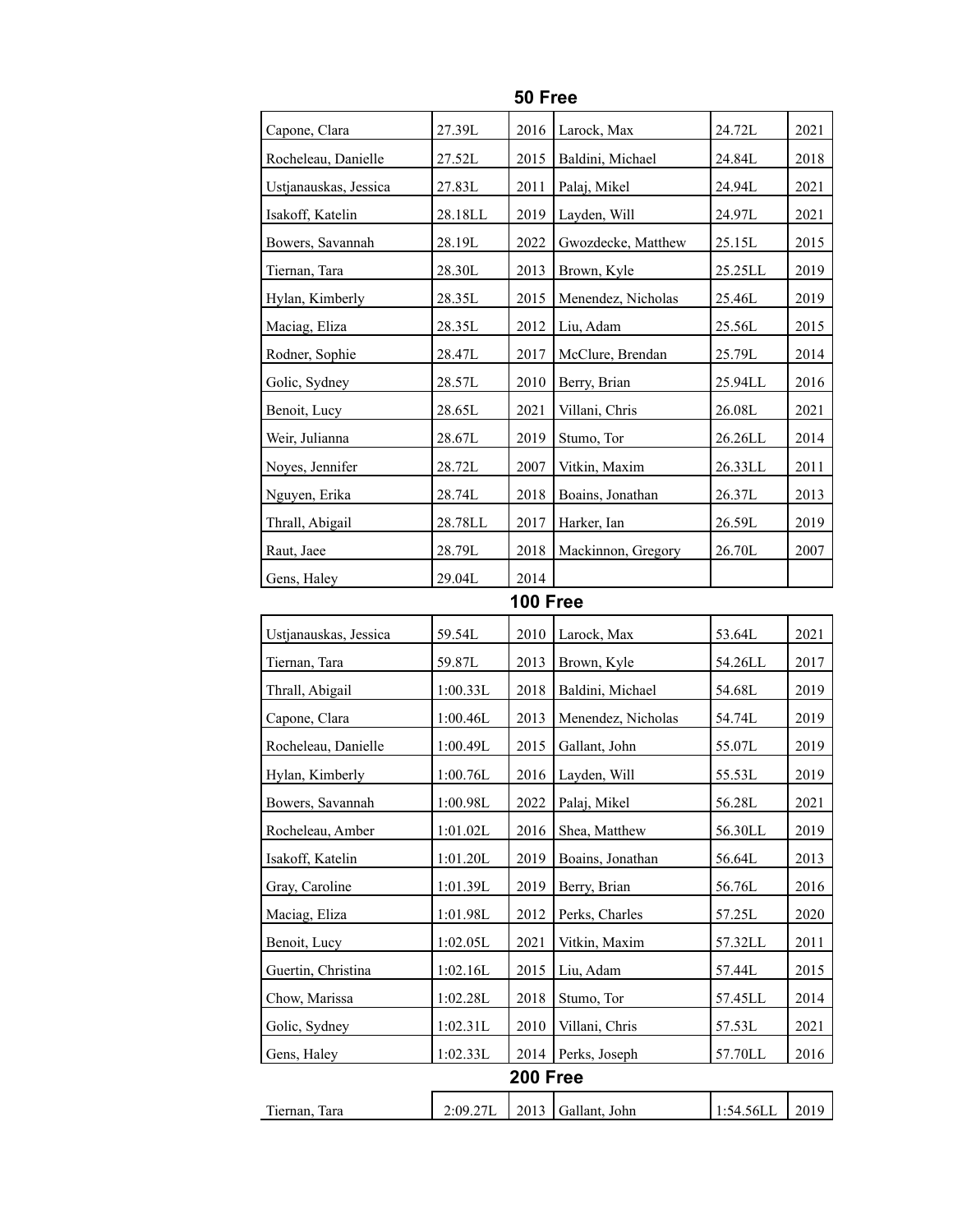| Thrall, Abigail       | 2:09.46L | 2018            | Perks, Charles                 | 1:54.85L | 2021 |
|-----------------------|----------|-----------------|--------------------------------|----------|------|
| Isakoff, Katelin      | 2:09.47L | 2019            | Brown, Kyle                    | 1:55.46L | 2019 |
| Ustjanauskas, Jessica | 2:09.52L | 2010            | Larock, Max                    | 1:58.28L | 2021 |
| Hylan, Kimberly       | 2:09.90L | 2016            | Palaj, Mikel                   | 2:00.69L | 2021 |
| Gray, Caroline        | 2:10.29L | 2020            | Menendez, Nicholas             | 2:01.28L | 2018 |
| Rocheleau, Danielle   | 2:10.42L | 2015            | Baldini, Michael               | 2:02.67L | 2018 |
| Bell, Kate            | 2:11.57L | 2016            | Jaremko, Maksymilian           | 2:03.35L | 2018 |
| Rocheleau, Amber      | 2:13.25L | 2016            | Boains, Jonathan               | 2:03.59L | 2013 |
| Chow, Marissa         | 2:13.50L | 2018            | Perks, Joseph                  | 2:03.85L | 2016 |
| King, Nicole          | 2:13.52L | 2016            | Petit, Alexander               | 2:05.43L | 2021 |
| Capone, Clara         | 2:13.55L | 2014            | Villani, Chris                 | 2:05.54L | 2021 |
| Maciag, Eliza         | 2:14.02L | 2012            | Peters, Samuel                 | 2:05.83L | 2021 |
| Youel, Miriam         | 2:14.18L | 2022            | Brown, Ethan                   | 2:06.01L | 2019 |
| Brown, Kayla          | 2:14.31L | 2018            | Palaj, Aidan                   | 2:06.15L | 2022 |
| Chernysh, Natalie     | 2:14.42L | 2019            | Layden, Will                   | 2:06.43L | 2019 |
|                       |          | <b>400 Free</b> |                                |          |      |
| Thrall, Abigail       | 4:30.72L | 2018            | Perks, Charles                 | 4.42L    | 2016 |
| Gray, Caroline        | 4:32.94L | 2020            | Gallant, John                  | 3:57.77L | 2019 |
| Bell, Kate            | 4:33.63L | 2016            | Brown, Kyle                    | 4:04.69L | 2019 |
| Tiernan, Tara         | 4:35.08L | 2013            | Brown, Ethan                   | 4:20.41L | 2018 |
| Rocheleau, Danielle   | 4:35.16L | 2015            | Larock, Max                    | 4:23.29L | 2019 |
| Hagberg, Samantha     | 4:37.30L | 2021            | Palaj, Mikel                   | 4:23.40L | 2021 |
| Isakoff, Katelin      | 4:37.31L | 2019            | Jaremko, Maksymilian           | 4:23.53L | 2019 |
| Hapkiewicz, Emma      | 4:37.65L | 2019            | Vale, Rhys                     | 4:27.16L | 2021 |
| Hylan, Kimberly       | 4:38.62L |                 | 2015   Boains, Jonathan        | 4:28.51L | 2013 |
| Perks, Sydney         | 4:39.03L | 2018            | Villani, Chris                 | 4:28.51L | 2021 |
| Youel, Miriam         | 4:39.25L | 2022            | Layden, Will                   | 4:28.59L | 2019 |
| King, Nicole          | 4:40.31L | 2016            | Nelson, Jake                   | 4:28.96L | 2017 |
| Nordquist, Emma       | 4:40.71L | 2019            | Baldini, Michael               | 4:29.83L | 2015 |
| Maciag, Eliza         | 4:40.72L | 2012            | Vitkin, Maxim                  | 4:31.90L | 2013 |
| Ustjanauskas, Jessica | 4:42.70L | 2010            | Stumo, Tor                     | 4:32.31L | 2013 |
| Chernysh, Natalie     | 4:43.13L | 2019            | Peters, Samuel                 | 4:33.50L | 2021 |
|                       |          |                 | Petit, Alexander               | 4:34.84L | 2021 |
|                       |          |                 | 750 Free- Mini Mile Open Water |          |      |
|                       |          |                 | Dwyer, John                    | 9:32.00L | 2018 |
|                       |          | <b>800 Free</b> |                                |          |      |
| Perks, Sydney         | 9:25.84L | 2019            | Gallant, John                  | 8:10.63L | 2019 |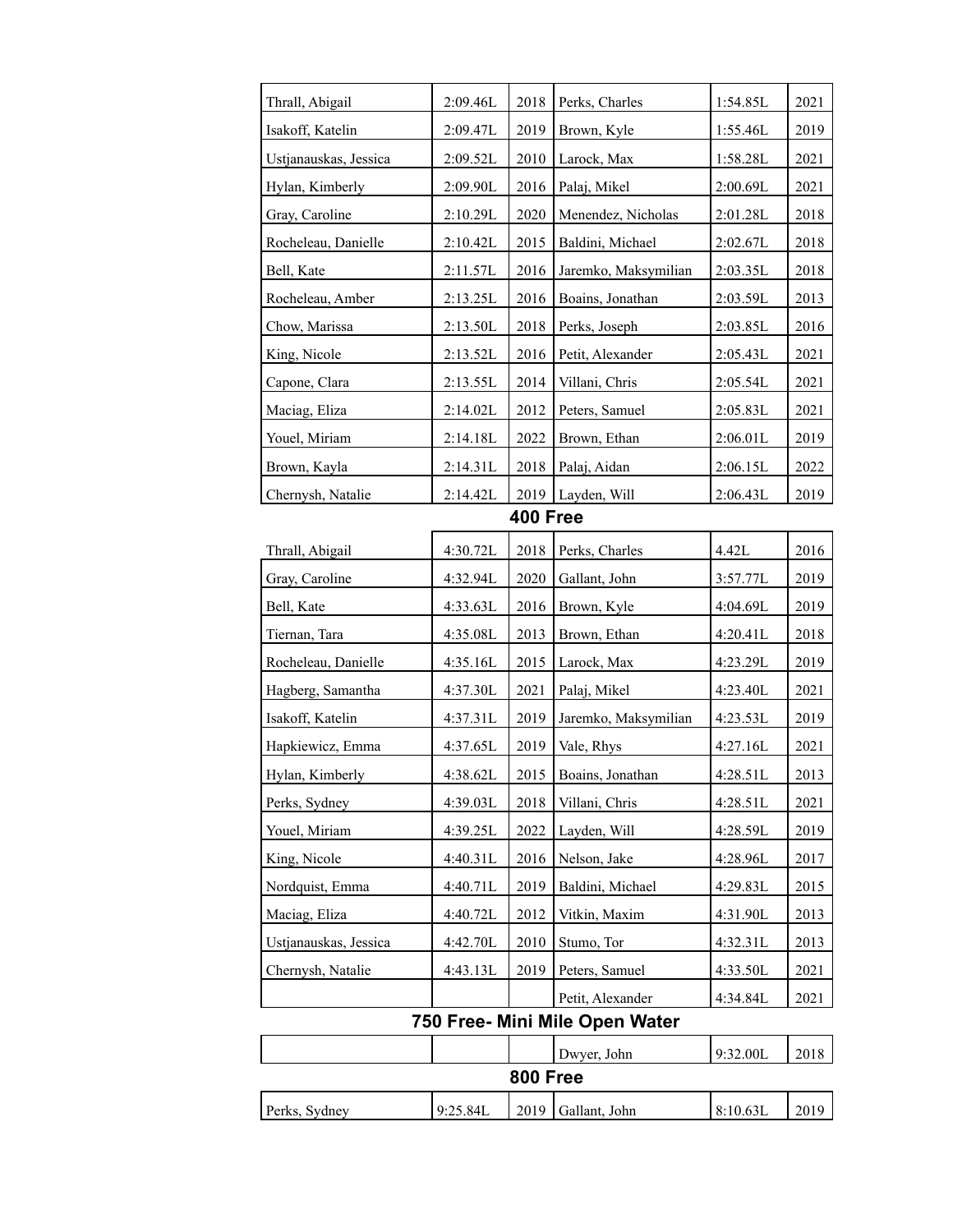| Bell, Kate            | 9:26.04L  | 2017             | Perks, Charles        | 8:22.21L  | 2021 |
|-----------------------|-----------|------------------|-----------------------|-----------|------|
| Gray, Caroline        | 9:27.15L  | 2019             | Brown, Kyle           | 8:38.44L  | 2017 |
| Rocheleau, Danielle   | 9:28.09L  | 2012             | Brown, Ethan          | 8:52.65L  | 2019 |
| Hapkiewicz, Emma      | 9:28.28L  | 2019             | Jaremko, Maksymilian  | 9:02.76L  | 2019 |
| Chernysh, Natalie     | 9:45.13L  | 2019             | Palaj, Aidan          | 9:30.66L  | 2021 |
| Thrall, Abigail       | 9:45.36L  | 2018             | Metlitski, Maxim      | 9:35.74L  | 2019 |
| Nordquist, Emma       | 9:48.15L  | 2019             | Bathula, Ved          | 9:42.94L  | 2021 |
| Guertin, Christina    | 9:53.30L  | 2012             | Stumo, Tor            | 9:42.98L  | 2013 |
| Tiernan, Tara         | 9:54.95L  | 2013             | McClure, Brendan      | 9:43.91L  | 2012 |
| Maciag, Eliza         | 9:54.96L  | 2012             | Rath, Spandan         | 9:44.85L  | 2015 |
| Cowan de Wolf, Ella   | 9:59.29L  | 2014             | Palaj, Mikel          | 9:47.00L  | 2018 |
| Hylan, Kimberly       | 10:02.69L | 2015             | Sheldrick, Brett      | 9:48.61L  | 2018 |
| Isakoff, Katelin      | 10:07.78L | 2018             | Akers, Oliver         | 9:49.69L  | 2019 |
| King, Nicole          | 10:19.01L | 2017             | Nelson, Jake          | 9:50.85L  | 2017 |
| Mayuri, Gabriela      | 10:20.76L | 2007             | Petit, Alexander      | 9:55.55L  | 2021 |
|                       |           | <b>1500 Free</b> |                       |           |      |
| Bell, Kate            | 18:02.43L | 2016             | Gallant, John         | 15:39.74L | 2019 |
| Hapkiewicz, Emma      | 18:03.84L | 2019             | Perks, Charles        | 15:58.95L | 2021 |
| Maciag, Eliza         | 18:40.57L | 2012             | Brown, Ethan          | 16:55.96L | 2018 |
| Nordquist, Emma       | 18:45.66L | 2017             | Jaremko, Maksymilian  | 17:08.47L | 2019 |
| Chernysh, Natalie     | 18:48.52L | 2019             | Brown, Kyle           | 17:24.08L | 2018 |
| Youel, Miriam         | 18:54.33L | 2022             | Vale, Rhys            | 17:46.64L | 2021 |
| Rocheleau, Danielle   | 18:54.68L | 2015             | Akers, Oliver         | 18:37.55L | 2019 |
| Ustjanauskas, Jessica | 19:11.83L | 2011             | Tully, Jackson        | 18:39.06L | 2016 |
| Guertin, Christina    | 19:13.89L | 2012             | Larock, Max           | 18:41.71L | 2018 |
| Tiernan, Tara         | 19:17.41L | 2014             | Perks, Joseph         | 18:43.61L | 2015 |
| Nordquist, Molly      | 19:28.90L | 2022             | Lemus, Taylor         | 18:45.58L | 2016 |
| Cowan de Wolf, Ella   | 19:29.52L | 2015             | Petit, Alexander      | 18:48.21L | 2021 |
| Jo, Meghan            | 19:31.50L | 2022             | Layden, Will          | 18:49.03L | 2017 |
| Alquist, Antonia      | 19:41.11L | 2012             | Baldini, Michael      | 18:49.63L | 2015 |
| Gray, Caroline        | 19:42.06L | 2018             | Bathula, Ved          | 18:57.30L | 2021 |
| Hylan, Kimberly       | 19:42.25L | 2015             | Sheldrick, Brett      | 19:09.56L | 2017 |
|                       |           |                  | 2000 Free- Open Water |           |      |
| Nordquist, Emma       | 28:06.48L | 2018             | Brown, Ethan          | 24:54.40L | 2018 |
| Thrall, Abigail       | 28:06.82L | 2018             | Layden, Will          | 27:01.77L | 2018 |
| Isakoff, Katelin      | 28:17.08L | 2018             | Akers, Oliver         | 28:45.82L | 2018 |
| Pillion, Katharine    | 29:42.85L | 2018             | Brown, Owen           | 29:22.19L | 2018 |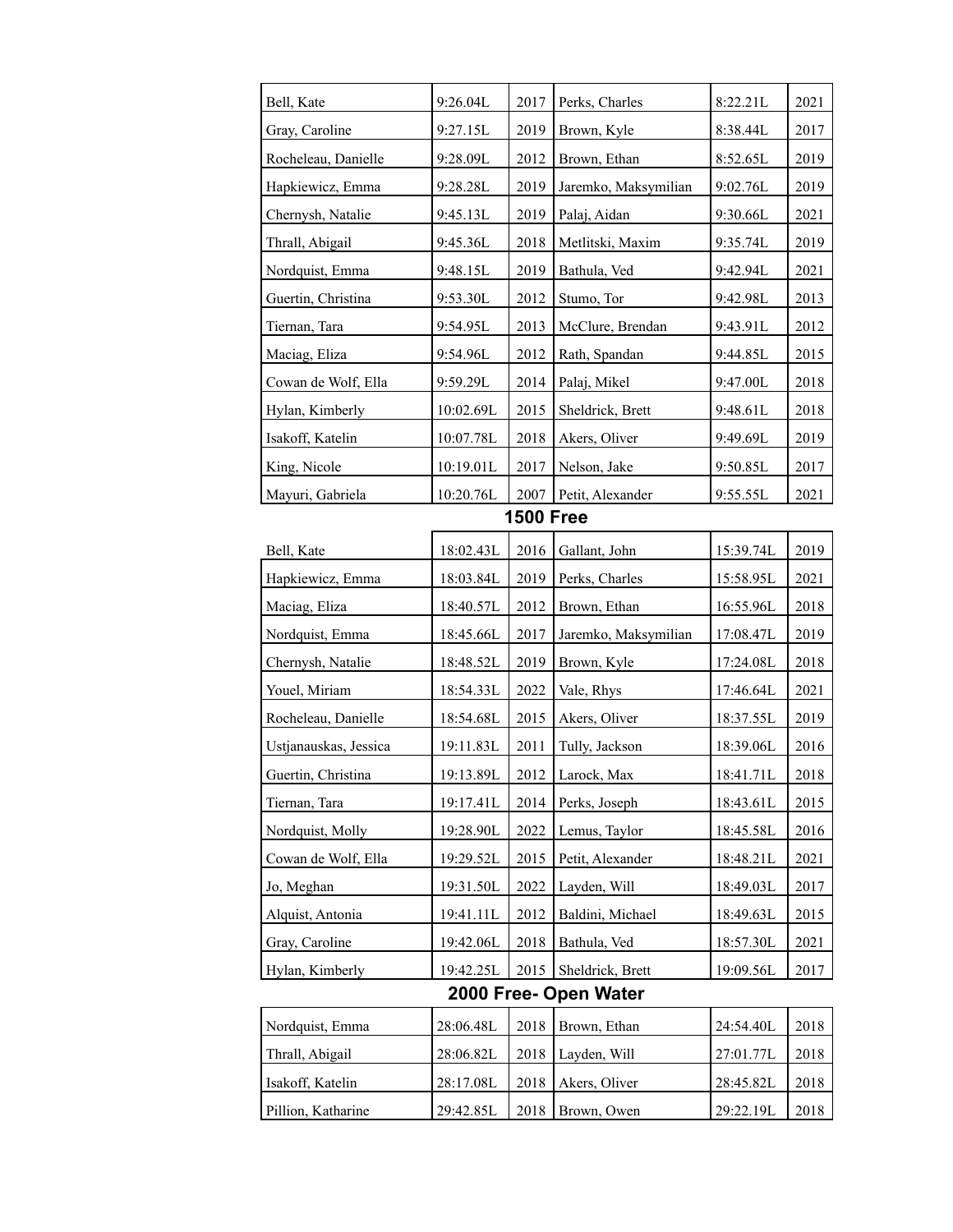| Nguyen, Erika         | 29:47.37L | 2018     | Bathula, Ved       | 29:56.32L | 2018 |  |  |  |  |
|-----------------------|-----------|----------|--------------------|-----------|------|--|--|--|--|
| 5000 Free- Open Water |           |          |                    |           |      |  |  |  |  |
|                       |           |          | Gallant, John      | 2:09.00L  | 2018 |  |  |  |  |
|                       |           |          | Perks, Charles     | 5:15.00L  | 2018 |  |  |  |  |
|                       |           | 50 Back  |                    |           |      |  |  |  |  |
| Benoit, Lucy          | 30.56L    | 2021     | Layden, Will       | 28.35LL   | 2019 |  |  |  |  |
| Surian, Allison       | 30.78L    | 2014     | Larock, Max        | 28.37L    | 2021 |  |  |  |  |
| Hagberg, Madison      | 31.45L    | 2021     | Perks, Joseph      | 29.55L    | 2016 |  |  |  |  |
| Perks, Sydney         | 31.78LL   | 2019     | Nelson, Jake       | 30.07LL   | 2017 |  |  |  |  |
| Layden, Victoria      | 31.83L    | 2021     | Brown, Ethan       | 30.38L    | 2018 |  |  |  |  |
| Rocheleau, Danielle   | 31.85LL   | 2015     | Berry, Brian       | 30.79L    | 2016 |  |  |  |  |
| Maciag, Eliza         | 32.58L    | 2012     | Gallant, John      | 31.03L    | 2016 |  |  |  |  |
| Brown, Kayla          | 32.63L    | 2018     | McClure, Brendan   | 31.17LL   | 2012 |  |  |  |  |
| Hylan, Kimberly       | 32.65LL   | 2016     | McGowan, Griffin   | 31.44L    | 2017 |  |  |  |  |
| Salopek, Celeste      | 33.02L    | 2015     | Metlitski, Maxim   | 31.58LL   | 2019 |  |  |  |  |
| King, Nicole          | 33.29L    | 2017     | Menendez, Nicholas | 32.00L    | 2018 |  |  |  |  |
| Nguyen, Erika         | 33.30LL   | 2019     | Liu, Adam          | 32.25L    | 2013 |  |  |  |  |
| Metcalfe, Avery       | 33.36LL   | 2018     | Rinald, John       | 32.30L    | 2016 |  |  |  |  |
| Sorensen, Charlotte   | 33.48L    | 2021     | Dwyer, John        | 32.57LL   | 2021 |  |  |  |  |
| Golic, Sydney         | 33.89L    | 2009     | Villani, Andrew    | 32.81L    | 2021 |  |  |  |  |
| Benoit, Marin         | 34.06LL   | 2021     | Bathula, Ved       | 34.20L    | 2019 |  |  |  |  |
|                       |           |          | Gwozdecke, Matthew | 34.20L    | 2012 |  |  |  |  |
|                       |           | 100 Back |                    |           |      |  |  |  |  |
| Benoit, Lucy          | 1:06.72L  | 2021     | Larock, Max        | 1:01.27L  | 2021 |  |  |  |  |
| Hagberg, Madison      | 1:06.97L  | 2021     | Brown, Ethan       | 1:01.32L  | 2019 |  |  |  |  |
| Rocheleau, Danielle   | 1:07.51L  | 2015     | Layden, Will       | 1:01.34LL | 2019 |  |  |  |  |
| Golic, Sydney         | 1:07.68L  | 2010     | Brown, Kyle        | 1:01.79L  | 2018 |  |  |  |  |
| Layden, Victoria      | 1:07.71L  | 2021     | Gallant, John      | 1:02.45L  | 2019 |  |  |  |  |
| Ustjanauskas, Jessica | 1:08.04L  | 2010     | Perks, Joseph      | 1:02.85LL | 2016 |  |  |  |  |
| Maciag, Eliza         | 1:08.30L  | 2012     | Nelson, Jake       | 1:03.24L  | 2017 |  |  |  |  |
| Perks, Sydney         | 1:08.35L  | 2019     | Gwozdecke, Matthew | 1:04.11L  | 2014 |  |  |  |  |
| Hylan, Kimberly       | 1:08.52LL | 2016     | McClure, Brendan   | 1:04.30L  | 2013 |  |  |  |  |
| Brown, Kayla          | 1:08.53L  | 2018     | Vitkin, Maxim      | 1:04.54LL | 2011 |  |  |  |  |
| King, Nicole          | 1:08.66L  | 2018     | Berry, Brian       | 1:05.92L  | 2015 |  |  |  |  |
| Salopek, Celeste      | 1:09.48L  | 2015     | Gong, Duo          | 1:05.94L  | 2009 |  |  |  |  |
| Sorensen, Charlotte   | 1:10.74LL | 2019     | Metlitski, Maxim   | 1:05.97L  | 2020 |  |  |  |  |
| Metcalfe, Avery       | 1:10.75L  | 2016     | Perks, Charles     | 1:06.39L  | 2018 |  |  |  |  |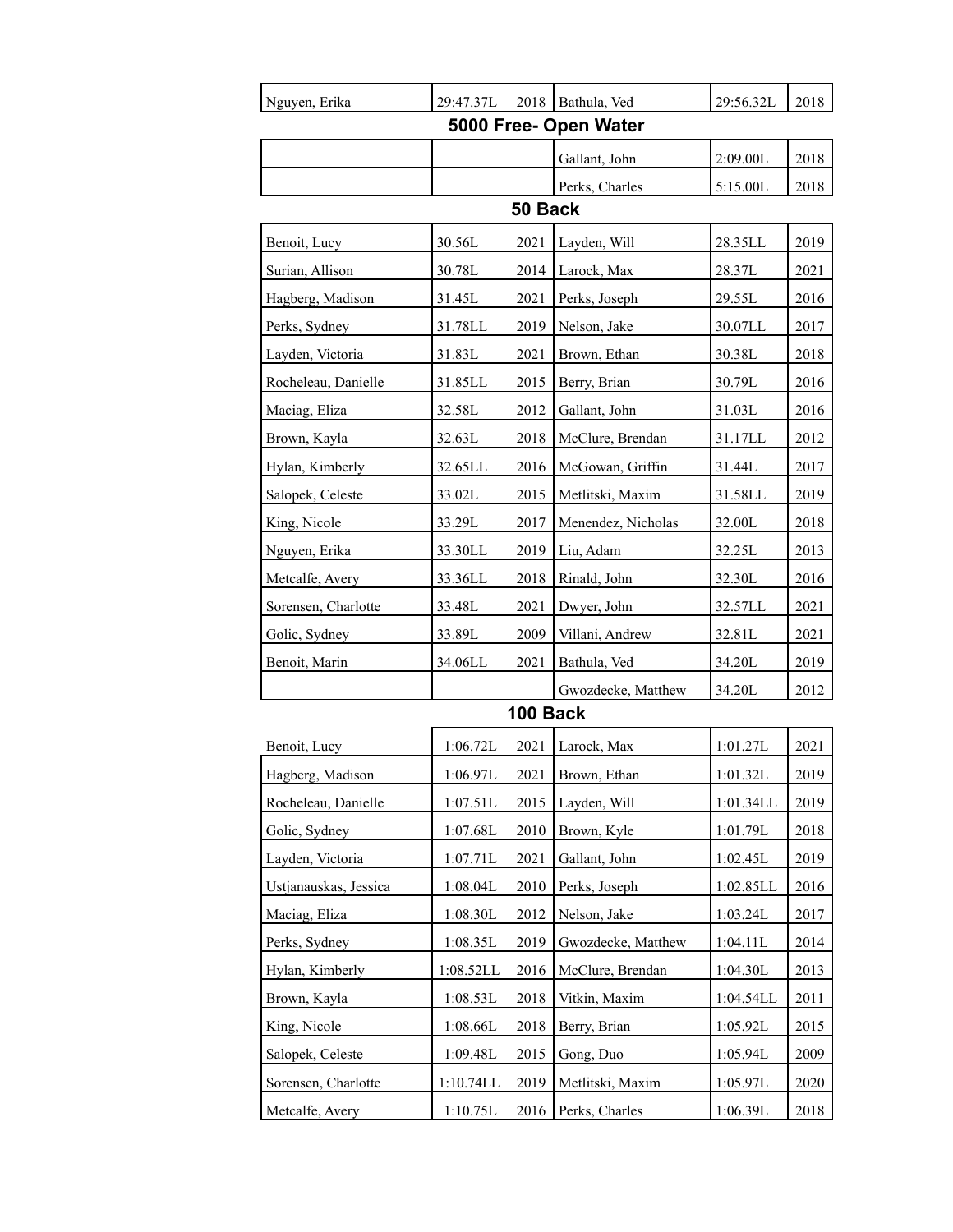| Benoit, Marin         | 1:10.93L | 2022      | Liu, Adam                   | 1:06.44L | 2015 |  |  |  |  |  |
|-----------------------|----------|-----------|-----------------------------|----------|------|--|--|--|--|--|
| Silverman, Aeva       | 1:11.02L | 2019      | Vale, Rhys                  | 1:06.78L | 2022 |  |  |  |  |  |
| 200 Back              |          |           |                             |          |      |  |  |  |  |  |
| Benoit, Lucy          | 2:21.93L | 2021      | Gallant, John               | 2:09.06L | 2019 |  |  |  |  |  |
| Hagberg, Madison      | 2:22.15L | 2021      | Brown, Ethan                | 2:09.31L | 2019 |  |  |  |  |  |
| Golic, Sydney         | 2:23.86L | 2011      | Layden, Will                | 2:11.62L | 2019 |  |  |  |  |  |
| King, Nicole          | 2:24.44L | 2018      | Brown, Kyle                 | 2:12.29L | 2017 |  |  |  |  |  |
| Rocheleau, Danielle   | 2:24.66L | 2012      | Larock, Max                 | 2:15.82L | 2021 |  |  |  |  |  |
| Hylan, Kimberly       | 2:25.84L | 2016      | Nelson, Jake                | 2:16.60L | 2017 |  |  |  |  |  |
| Layden, Victoria      | 2:26.76L | 2021      | Perks, Joseph               | 2:18.41L | 2016 |  |  |  |  |  |
| Hagberg, Samantha     | 2:27.77L | 2021      | Dwyer, John                 | 2:20.61L | 2022 |  |  |  |  |  |
| Perks, Sydney         | 2:28.86L | 2018      | McClure, Brendan            | 2:20.61L | 2013 |  |  |  |  |  |
| Brown, Kayla          | 2:29.62L | 2018      | Vale, Rhys                  | 2:21.37L | 2022 |  |  |  |  |  |
| Salopek, Celeste      | 2:30.27L | 2015      | Perks, Charles              | 2:21.45L | 2019 |  |  |  |  |  |
| Sorensen, Charlotte   | 2:31.79L | 2019      | Berry, Brian                | 2:22.07L | 2015 |  |  |  |  |  |
| Surian, Allison       | 2:32.09L | 2015      | Vitkin, Maxim               | 2:22.50L | 2013 |  |  |  |  |  |
| Maciag, Eliza         | 2:32.24L | 2012      | Durr, Tucker                | 2:22.88L | 2021 |  |  |  |  |  |
| Guertin, Christina    | 2:32.34L | 2015      | Gong, Duo                   | 2:23.64L | 2009 |  |  |  |  |  |
| Silverman, Aeva       | 2:32.91L | 2019      | Gwozdecke, Matthew          | 2:23.69L | 2014 |  |  |  |  |  |
|                       |          |           | McGowan, Griffin            | 2:26.76L | 2017 |  |  |  |  |  |
|                       |          | 50 Breast |                             |          |      |  |  |  |  |  |
| Chow, Marissa         | 33.95L   | 2018      | Baldini, Michael            | 30.85L   | 2019 |  |  |  |  |  |
| Thrall, Abigail       | 36.38L   | 2018      | Rinald, John                | 32.12L   | 2016 |  |  |  |  |  |
| Rocheleau, Amber      | 36.40L   | 2016      | Litwinczyk, Colton          | 32.58L   | 2019 |  |  |  |  |  |
| Golic, Sydney         | 36.55L   | 2009      | Litwinczyk, William         | 33.17L   | 2016 |  |  |  |  |  |
| Collins, Kameron      | 36.56L   | 2018      | Peters, Samuel              | 33.46L   | 2021 |  |  |  |  |  |
| Bowers, Savannah      | 36.96L   | 2021      | Amell, James                | 35.45L   | 2019 |  |  |  |  |  |
| Lowe-Choa-Lee, Cassie | 37.21L   | 2018      | Petit, Alexander            | 36.87L   | 2021 |  |  |  |  |  |
| Pillion, Katharine    | 37.22L   | 2018      | Rath, Spandan               | 38.11L   | 2012 |  |  |  |  |  |
| Driscoll, Ailey       | 37.88L   | 2015      | Michitti, Matthew           | 38.48L   | 2021 |  |  |  |  |  |
| Otis, Charlotte       | 38.59L   | 2014      | Tollis, Brady               | 39.30L   | 2021 |  |  |  |  |  |
| Gray, Caroline        | 39.25L   | 2017      | Palaj, Aidan                | 39.49L   | 2021 |  |  |  |  |  |
| Layden, Victoria      | 39.29L   | 2021      | Szymczyk, Filip             | 39.80L   | 2022 |  |  |  |  |  |
| Raut, Jaee            | 39.73L   | 2018      | Nelson, Jake                | 40.46L   | 2017 |  |  |  |  |  |
| Edgren, Bailey        | 40.01L   | 2016      | Hernandez-Paese,<br>Gabriel | 40.88L   | 2012 |  |  |  |  |  |
| Sohn, Charlotte       | 40.50L   | 2021      | Seymour, Tyree              | 41.38L   | 2007 |  |  |  |  |  |
| Coppage, Cami         | 40.82L   | 2010      | Latawiec, Kuba              | 42.44L   | 2020 |  |  |  |  |  |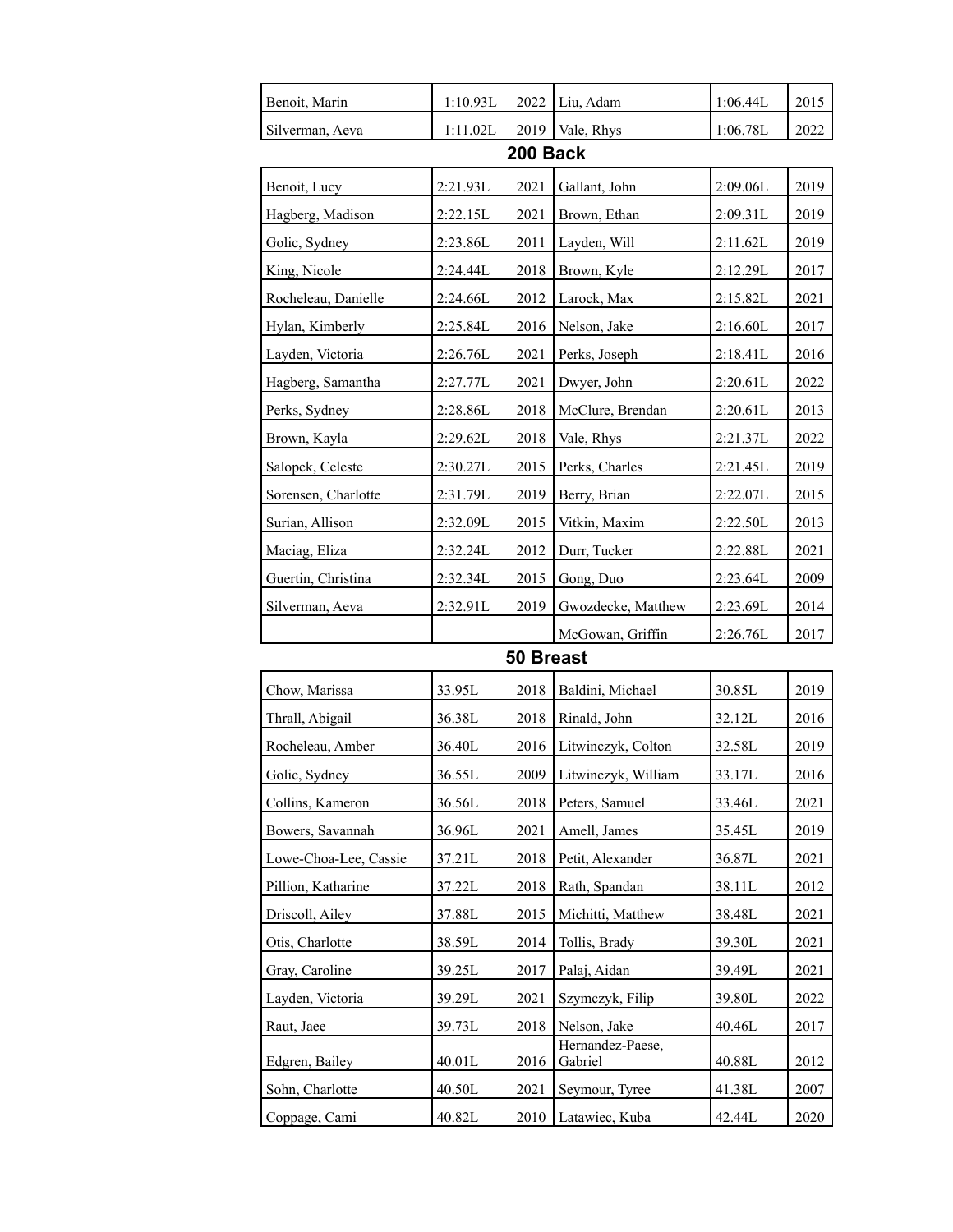|                       | 100 Breast |      |                      |          |      |  |
|-----------------------|------------|------|----------------------|----------|------|--|
| Golic, Sydney         | 1:14.57L   | 2010 | Baldini, Michael     | 1:08.03L | 2019 |  |
| Chow, Marissa         | 1:14.62L   | 2018 | Rinald, John         | 1:11.22L | 2016 |  |
| Rocheleau, Amber      | 1:15.43L   | 2016 | Litwinczyk, Colton   | 1:11.25L | 2019 |  |
| Thrall, Abigail       | 1:19.44L   | 2017 | Litwinczyk, William  | 1:12.53L | 2015 |  |
| Benoit, Lucy          | 1:20.95L   | 2022 | Saperstein, Harrison | 1:12.85L | 2015 |  |
| Lowe-Choa-Lee, Cassie | 1:21.04L   | 2017 | McLaughlin, Colin    | 1:14.83L | 2009 |  |
| Pillion, Katharine    | 1:21.63L   | 2016 | Peters, Samuel       | 1:14.99L | 2021 |  |
| Bowers, Savannah      | 1:23.27L   | 2022 | Isakoff, Jake        | 1:15.01L | 2021 |  |
| Muchin, Bailey        | 1:23.36L   | 2011 | Ugrak, Maksym        | 1:15.37L | 2018 |  |
| Collins, Kameron      | 1:23.47L   | 2018 | Vale, Owen           | 1:15.61L | 2022 |  |
| Gray, Caroline        | 1:24.16L   | 2017 | Amell, James         | 1:15.76L | 2019 |  |
| Benoit, Marin         | 1:24.19L   | 2022 | Bonee, John          | 1:17.76L | 2019 |  |
| Zhu, Eleanor          | 1:24.58L   | 2021 | Sheldrick, Brett     | 1:17.96L | 2019 |  |
| Tollis, Mia           | 1:25.27L   | 2018 | Gallant, John        | 1:18.03L | 2018 |  |
| Driscoll, Ailey       | 1:25.51L   | 2018 | Harker, Ian          | 1:18.29L | 2019 |  |
| Edgren, Bailey        | 1:25.98L   | 2015 | Rath, Spandan        | 1:18.30L | 2015 |  |
| 200 Breast            |            |      |                      |          |      |  |
| Golic, Sydney         | 2:42.27L   | 2010 | Litwinczyk, Colton   | 2:33.44L | 2019 |  |
| Rocheleau, Amber      | 2:42.79L   | 2016 | Gallant, John        | 2:34.78L | 2019 |  |
| Chow, Marissa         | 2:43.05L   | 2019 | Rinald, John         | 2:36.07L | 2016 |  |
| Thrall, Abigail       | 2:47.99L   | 2018 | Peters, Samuel       | 2:41.19L | 2021 |  |
| Benoit, Lucy          | 2:51.93L   | 2022 | Vale, Owen           | 2:41.78L | 2022 |  |
| Gray, Caroline        | 2:53.39L   | 2017 | Baldini, Michael     | 2:42.93L | 2019 |  |
| Pillion, Katharine    | 2:56.53L   | 2016 | McLaughlin, Colin    | 2:43.11L | 2009 |  |
| Zhu, Eleanor          | 3:01.45L   | 2021 | Litwinczyk, William  | 2:43.25L | 2016 |  |
| Lombard, Jennifer     | 3:03.40L   | 2011 | Saperstein, Harrison | 2:43.51L | 2015 |  |
| Lowe-Choa-Lee, Cassie | 3:03.56L   | 2017 | Palaj, Mikel         | 2:43.73L | 2019 |  |
| Driscoll, Ailey       | 3:03.81L   | 2018 | Isakoff, Jake        | 2:45.13L | 2021 |  |
| Edgren, Bailey        | 3:04.51L   | 2015 | Amell, James         | 2:46.84L | 2019 |  |
| Mitchell, Aislinn     | 3:05.82L   | 2019 | Brown, Kyle          | 2:47.98L | 2017 |  |
| Collins, Kameron      | 3:07.32L   | 2018 | Rath, Spandan        | 2:48.12L | 2015 |  |
| Bowers, Savannah      | 3:07.85L   | 2021 | Gauthier, Alexander  | 2:48.79L | 2020 |  |
| Miller, Molly         | 3:08.00L   | 2019 | Cannone, Nicholas    | 2:49.04L | 2010 |  |
| <b>50 Fly</b>         |            |      |                      |          |      |  |
| Mitchell, Aislinn     | 28.18L     | 2019 | Baldini, Michael     | 26.45L   | 2019 |  |
| Ustjanauskas, Jessica | 29.63L     | 2009 | Perks, Charles       | 26.60L   | 2021 |  |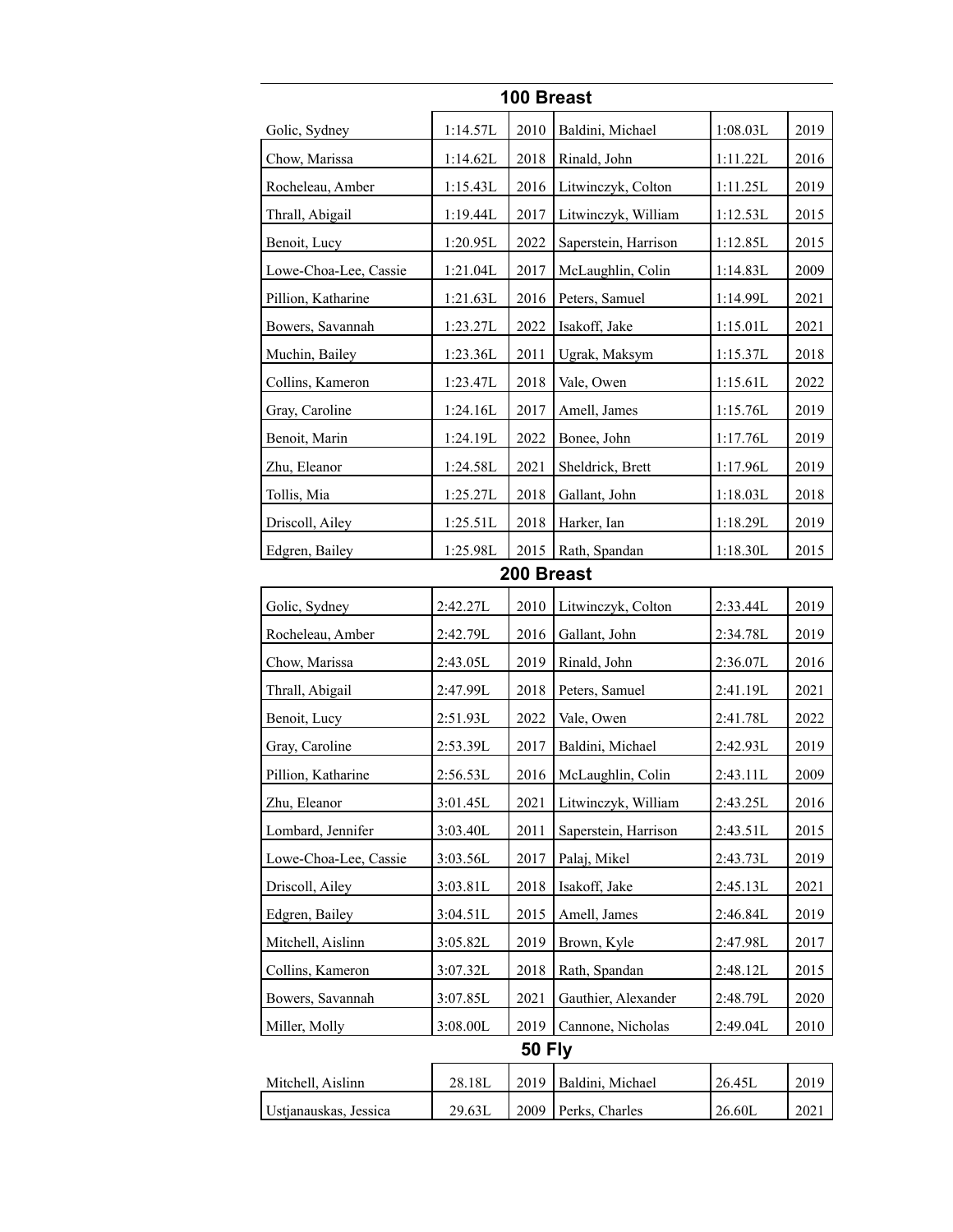| Brown, Kayla          | 29.82L   | 2018           | Brown, Kyle          | 27.13L   | 2018 |  |
|-----------------------|----------|----------------|----------------------|----------|------|--|
| Isakoff, Katelin      | 30.07L   | 2019           | Villani, Chris       | 27.41L   | 2021 |  |
| Rodner, Sophie        | 30.10L   | 2019           | Villani, Andrew      | 27.89L   | 2021 |  |
| Bell, Kate            | 30.97L   | 2016           | Perks, Joseph        | 27.98L   | 2016 |  |
| Raut, Jaee            | 31.08L   | 2018           | Menendez, Nicholas   | 28.11L   | 2019 |  |
| Nordquist, Molly      | 31.12L   | 2021           | Scheirey, Scott      | 28.23L   | 2012 |  |
| Nguyen, Erika         | 31.21L   | 2019           | Berry, Brian         | 28.51L   | 2016 |  |
| Nordquist, Emma       | 31.46L   | 2019           | Jaremko, Maksymilian | 29.28L   | 2018 |  |
| Gray, Caroline        | 31.49L   | 2019           | Brown, Ethan         | 29.40L   | 2018 |  |
| Benoit, Marin         | 31.93L   | 2021           | Litwinczyk, William  | 29.41L   | 2016 |  |
| Tiernan, Tara         | 32.00L   | 2011           | McGowan, Griffin     | 29.58L   | 2017 |  |
| Lowe-Choa-Lee, Cassie | 32.14L   | 2016           | Nelson, Jake         | 29.88L   | 2017 |  |
| Kovac, Misha          | 32.43L   | 2022           | Michitti, Matthew    | 30.62L   | 2021 |  |
| Cirelli, Mia          | 32.51L   | 2016           | Palaj, Aidan         | 31.25L   | 2021 |  |
| <b>100 Fly</b>        |          |                |                      |          |      |  |
| Ustjanauskas, Jessica | 1:03.92L | 2010           | Baldini, Michael     | 57.37L   | 2019 |  |
| Mitchell, Aislinn     | 1:04.10L | 2019           | Perks, Charles       | 58.22L   | 2021 |  |
| Bell, Kate            | 1:04.95L | 2016           | Brown, Ethan         | 59.01L   | 2019 |  |
| Benoit, Lucy          | 1:05.13L | 2021           | Palaj, Mikel         | 59.35L   | 2021 |  |
| Brown, Kayla          | 1:05.71L | 2018           | Gwozdecke, Matthew   | 59.42L   | 2015 |  |
| Isakoff, Katelin      | 1:06.02L | 2019           | Brown, Kyle          | 1:00.25L | 2019 |  |
| Hagberg, Samantha     | 1:06.46L | 2021           | Scheirey, Scott      | 1:00.83L | 2012 |  |
| Rodner, Sophie        | 1:07.36L | 2017           | Larock, Max          | 1:00.89L | 2021 |  |
| Benoit, Marin         | 1:07.62L | 2022           | Villani, Chris       | 1:01.21L | 2021 |  |
| McClure, Hayley       | 1:07.76L | 2012           | Gallant, John        | 1:01.41L | 2019 |  |
| Nordquist, Molly      | 1:07.96L | 2021           | Menendez, Nicholas   | 1:01.84L | 2019 |  |
| Tiernan, Tara         | 1:07.98L | 2013           | Perks, Joseph        | 1:02.23L | 2016 |  |
| Nordquist, Emma       | 1:08.04L | 2018           | McClure, Brendan     | 1:02.25L | 2014 |  |
| Hylan, Kimberly       | 1:08.33L | 2016           | Boains, Jonathan     | 1:02.35L | 2013 |  |
| Raut, Jaee            | 1:08.91L | 2018           | Seymour, Tyree       | 1:02.49L | 2013 |  |
| Hagberg, Madison      | 1:09.01L | 2021           | Harker, Ian          | 1:03.14L | 2019 |  |
|                       |          | <b>200 Fly</b> |                      |          |      |  |
| Bell, Kate            | 2:21.21L | 2016           | Gallant, John        | 2:08.93L | 2018 |  |
| Ustjanauskas, Jessica | 2:22.12L | 2010           | Brown, Kyle          | 2:09.08L | 2019 |  |
| Hagberg, Samantha     | 2:22.13L | 2021           | Palaj, Mikel         | 2:13.55L | 2021 |  |
| Isakoff, Katelin      | 2:22.19L | 2019           | Perks, Charles       | 2:14.68L | 2019 |  |
| Thrall, Abigail       | 2:24.25L | 2017           | Brown, Ethan         | 2:16.04L | 2020 |  |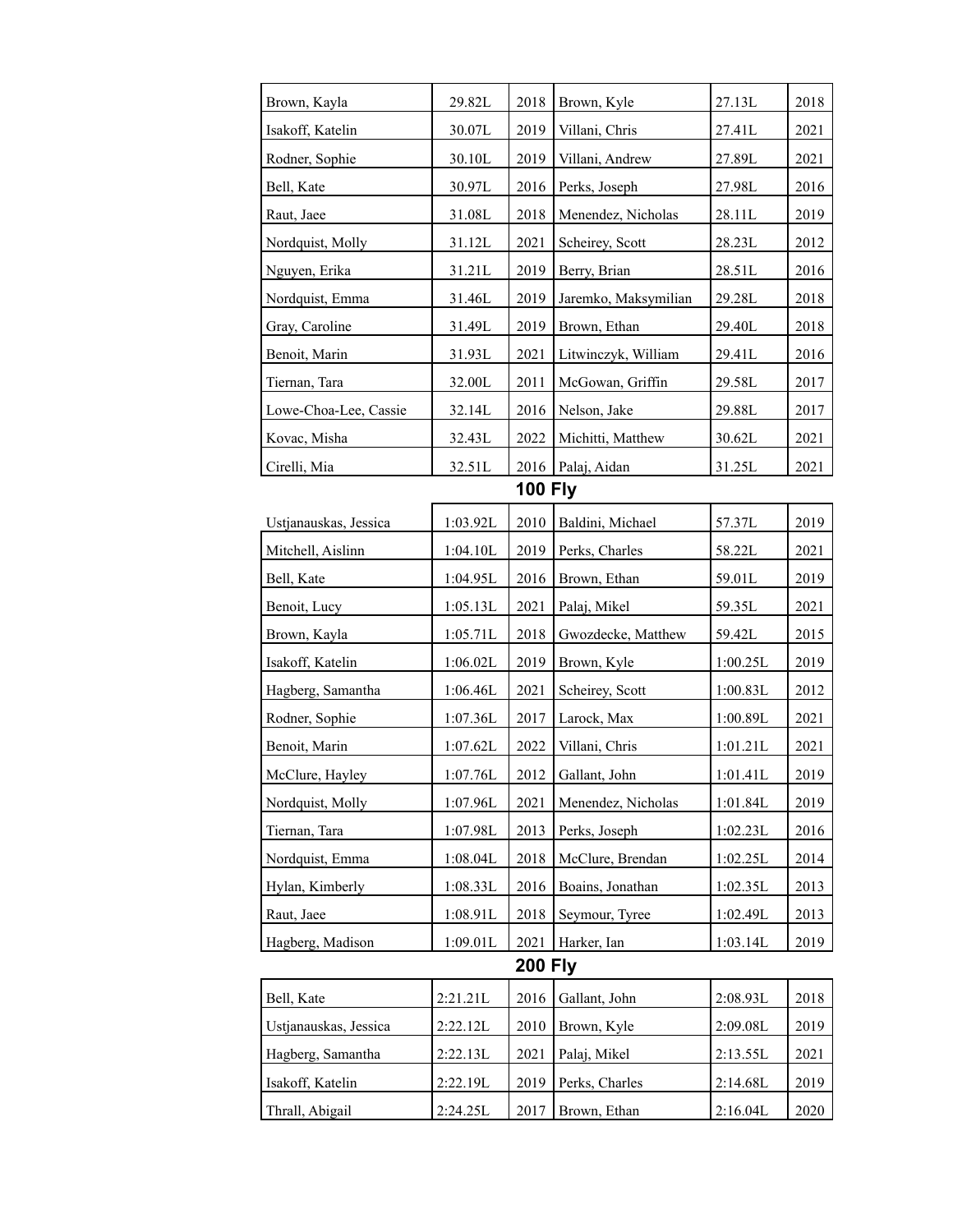| Mitchell, Aislinn     | 2:24.34L | 2019   | McClure, Brendan     | 2:19.16L | 2013 |
|-----------------------|----------|--------|----------------------|----------|------|
| Brown, Kayla          | 2:25.60L | 2018   | Rath, Spandan        | 2:22.14L | 2015 |
| Nordquist, Emma       | 2:26.51L | 2019   | Stumo, Tor           | 2:22.17L | 2014 |
| Hagberg, Madison      | 2:26.93L | 2021   | Baldini, Michael     | 2:24.94L | 2018 |
| Nordquist, Molly      | 2:29.53L | 2021   | Menendez, Nicholas   | 2:26.62L | 2018 |
| Perks, Sydney         | 2:35.02L | 2018   | Perks, Joseph        | 2:26.75L | 2015 |
| Mitchell, Quinn       | 2:36.84L | 2015   | Villani, Andrew      | 2:29.16L | 2022 |
| Sorensen, Charlotte   | 2:37.11L | 2021   | Seymour, Tyree       | 2:29.18L | 2009 |
| McClure, Hayley       | 2:38.67L | 2013   | Gwozdecke, Matthew   | 2:30.85L | 2013 |
| Mayuri, Gabriela      | 2:38.89L | 2008   | Dwyer, John          | 2:32.26L | 2022 |
| Hylan, Kimberly       | 2:40.11L | 2014   | Bathula, Ved         | 2:33.48L | 2021 |
|                       |          | 200 IM |                      |          |      |
| Golic, Sydney         | 2:24.37L | 2010   | Brown, Kyle          | 2:09.87L | 2019 |
| Benoit, Lucy          | 2:24.48L | 2021   | Baldini, Michael     | 2:10.39L | 2019 |
| Thrall, Abigail       | 2:26.38L | 2018   | Gallant, John        | 2:10.76L | 2019 |
| Mitchell, Aislinn     | 2:27.06L | 2019   | Palaj, Mikel         | 2:13.42L | 2021 |
| Rocheleau, Amber      | 2:27.55L | 2016   | Brown, Ethan         | 2:14.31L | 2019 |
| Gray, Caroline        | 2:27.69L | 2020   | Boains, Jonathan     | 2:19.54L | 2013 |
| Isakoff, Katelin      | 2:30.29L | 2019   | Gwozdecke, Matthew   | 2:19.67L | 2014 |
| Hagberg, Madison      | 2:32.61L | 2021   | Rinald, John         | 2:20.53L | 2014 |
| Chow, Marissa         | 2:32.91L | 2018   | Layden, Will         | 2:20.80L | 2019 |
| Raut, Jaee            | 2:33.21L | 2018   | Perks, Charles       | 2:21.40L | 2019 |
| King, Nicole          | 2:33.31L | 2017   | Peters, Samuel       | 2:21.73L | 2021 |
| Capone, Clara         | 2:34.11L | 2013   | Litwinczyk, Colton   | 2:22.11L | 2019 |
| Bell, Kate            | 2:34.41L |        | 2016   Isakoff, Jake | 2:22.23L | 2021 |
| Ustjanauskas, Jessica | 2:34.63L | 2010   | Harker, Ian          | 2:23.93L | 2019 |
| Brown, Kayla          | 2:34.85L | 2017   | Rath, Spandan        | 2:24.32L | 2015 |
| Nordquist, Emma       | 2:35.49L | 2018   | McClure, Brendan     | 2:24.43L | 2013 |
| 400 IM                |          |        |                      |          |      |
| Golic, Sydney         | 5:07.99L | 2010   | Gallant, John        | 4:30.65L | 2019 |
| Thrall, Abigail       | 5:08.85L | 2018   | Brown, Kyle          | 4:39.78L | 2017 |
| Gray, Caroline        | 5:11.06L | 2019   | Brown, Ethan         | 4:44.68L | 2019 |
| Benoit, Lucy          | 5:11.11L | 2021   | Perks, Charles       | 4:52.24L | 2018 |
| Rocheleau, Amber      | 5:12.58L | 2016   | Litwinczyk, Colton   | 4:59.25L | 2019 |
| Hagberg, Madison      | 5:13.47L | 2021   | Palaj, Mikel         | 5:02.74L | 2021 |
| Nordquist, Emma       | 5:22.52L | 2019   | Harker, Ian          | 5:05.50L | 2019 |
| Sorensen, Charlotte   | 5:24.99L | 2021   | Rath, Spandan        | 5:07.51L | 2015 |